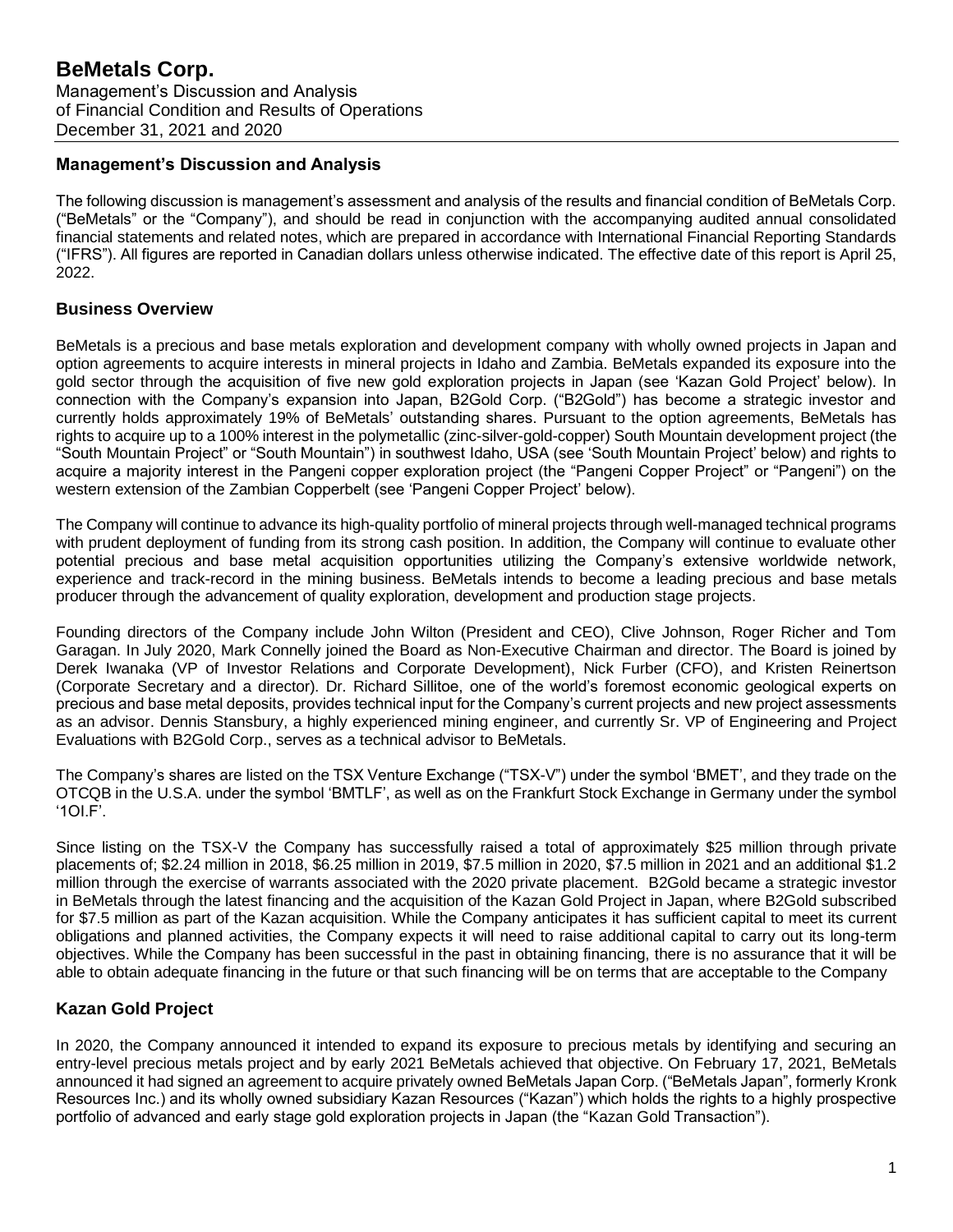The Kazan Gold Transaction closed on April 23, 2021, and provides BeMetals with excellent direct exposure to five gold exploration properties in areas of Japan known to have hosted numerous historical high-grade mines. Furthermore, through the acquisition of BeMetals Japan and Kazan, the Company has retained an effective domestic operational structure, including key locally based personnel that throughout 2021 continued to progress on-site exploration work such as stream, outcrop and soil sampling.

In 2021, due to Japanese travel restrictions resulting from the COVID pandemic, the Company was unable to immediately commence drilling in Japan and initially focussed on planning the 2022 fieldwork program and importing a new diamond drill into Japan. In late March 2022, when Japan eased COVID restrictions and began allowing foreigners to travel to the country for business, the Company's contract drillers and geologists entered Japan, commissioned the new drill and, in April 2022, commenced the initial phase of diamond drilling at the wholly owned Kato Gold Project ("Kato") in Hokkaido (see news release dated April 12, 2022).

On August 3, 2021, the Company filed a technical report for the Kato Project area on SEDAR. The report highlighted the exploration potential of this project and recommended an initial four priority targets for core drilling.

In October 2021, the Company announced it had recently received a number of high-grade surface sampling results from geological reconnaissance fieldwork, undertaken in August this year, at its Todoroki Property on Hokkaido Island, in northern Japan. These included:

- 9.43 grams per tonne ("g/t") Gold ("Au") and 442.5 g/t silver ("Ag") over 2.1 metres (*Composite chipped channel interval of outcropping vein)*
- 9.29 g/t Au and 656.5 g/t Ag over 2.5 metres (*Composite chipped channel interval of outcropping vein)*
- 41.10 g/t Au over 0.1 metres (*Chipped sample near historical vein adit)*

More details can be found in the Company's news releases dated October 19, 2021, available on the Company's website.

#### *About the Project*

The Kazan Gold Project in Japan is an expertly selected portfolio of gold properties, including the more advanced exploration-stage Kato Project in Hokkaido. Kazan assembled this land position covering extensions and similar geological terrains known to have hosted numerous historical high-grade mines including, but not limited to, the currently operating Hishikari Gold Mine on Kyushu, which produced 7.9 million ounces of gold from 1985-2020 at an average grade of 30-40 grams per tonne gold.

Kazan has the rights to explore a total of five project areas in Japan. In addition to the Kato Project, these properties include the earlier stage Todoroki and Konomai projects also on Hokkaido, as well as the Tashiro and Hokusatsu projects on Kyushu. A number of these project areas were subject to, or have adjacent, historical high-grade gold mining operations.

**The Kato Gold Project** is the most advanced exploration project and covers close to 2,000 hectares in the eastern Hokkaido. The property was drilled by the Japanese government's Metal Mining Agency of Japan ("MMAJ") in the 1990s and during that time intervals of high-grade gold including 17.5 metres grading 8.15 grams per tonne ("g/t") gold ("Au") in hole 5MAHB-2, and 18.65 metres grading 5.01 g/t Au in hole 7MAHB-1 were returned. Little work was conducted on the property since the 1990s until the Japanese Ministry of Economy Trade and Industry ("METI") granted the prospecting rights to BeMetals Japan in December 2017.

From 2018-2019, Kazan completed several holes which successfully intersected a zone of hydrothermal breccia near the adjacent main target vein. KT19-02A returned a number of zones of gold mineralization including 14 metres grading 2.10 g/t Au without intersecting the primary target vein. In 2020, BeMetals Japan deployed a larger drill rig and reached the primary target zone, intersecting over 50 metres of hydrothermal breccia, vein breccia, stockwork, and banded quartzadularia veins in hole KT20-010. The hole intersected 58.9 metres grading 0.76 g/t Au, including 7.4 metres at 2.99 g/t Au, and ended in 2.8 metres grading 3.1 g/t Au. The Table below illustrates these selected intersections.

Further drilling will be required to follow-up on this priority target zone and other associated highly prospective targets, some of which have had little to no previous drill testing. See the report entitled, "Kato Gold Project, Japan NI 43-101 Technical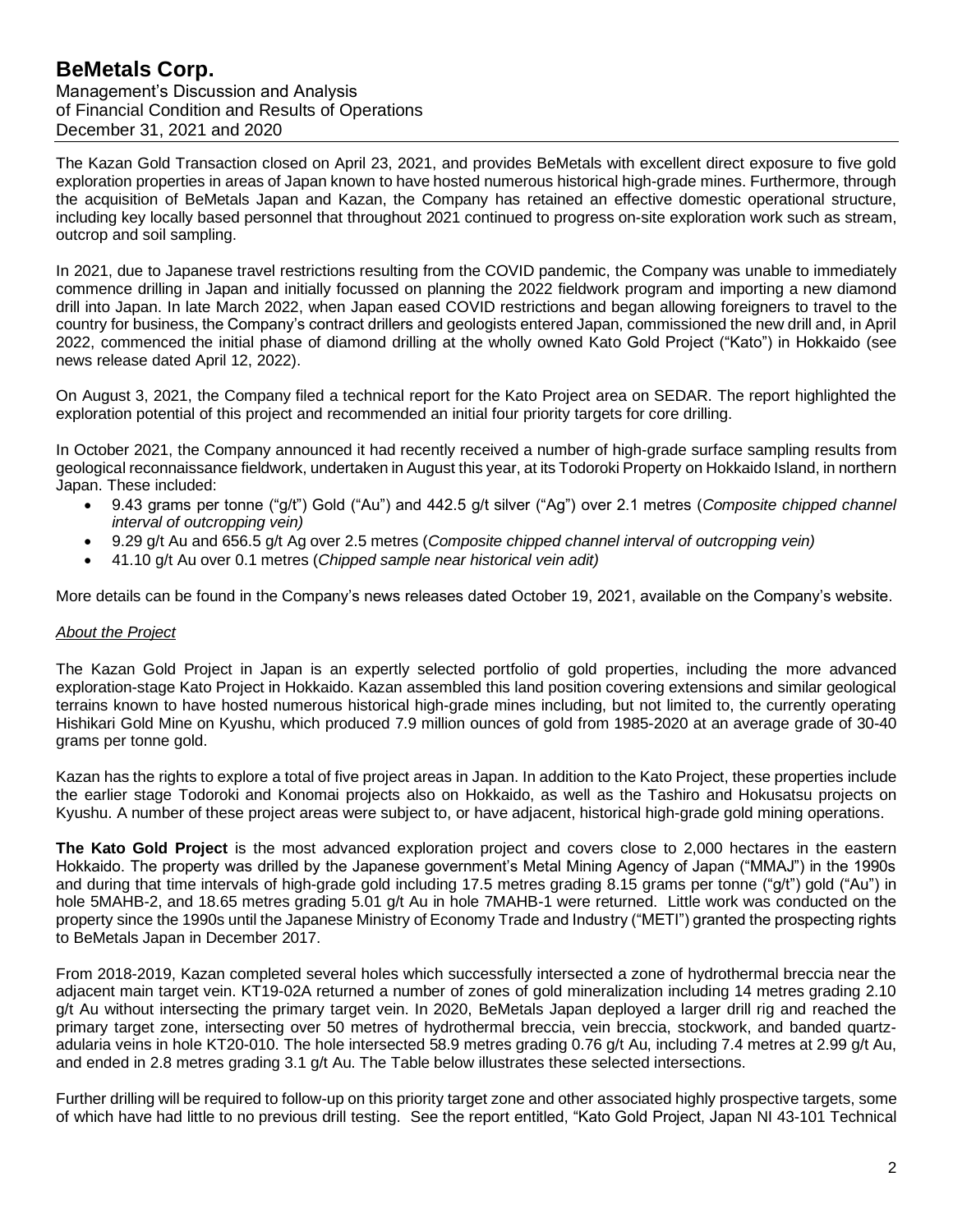Management's Discussion and Analysis of Financial Condition and Results of Operations December 31, 2021 and 2020

Report" with an effective date of July 13, 2021 filed on SEDAR or on the Company website for further details on the Kato project.

| <b>Drill Hole ID</b> | From (m) | To (m)  | <b>Core Interval</b><br>(m) | Au g/t | <b>Drilled By</b>                 |
|----------------------|----------|---------|-----------------------------|--------|-----------------------------------|
| 5MAHB-2              | 314.80   | 332.30  | 17.50                       | 8.15   | Metal Mining Agency of Japan      |
| 7MAHB-1              | 258.85   | 277.50  | 18.65                       | 5.01   | Metal Mining Agency of Japan      |
| KT19-02A             | 120.48   | 177.05  | 56.57                       | 0.80   | Kazan                             |
| Including            | 136.95   | 164.50  | 27.55                       | 1.40   | Hole did not reach primary target |
| Including            | 150.50   | 164.50  | 14.00                       | 2.10   |                                   |
| KT20-010             |          |         |                             |        | Kazan                             |
| Interval 1:          | 165.30   | 224.20  | 58.90                       | 0.76   |                                   |
| Including            | 167.70   | 175.10  | 7.40                        | 2.99   |                                   |
| Interval 2:          | 229.80   | 232.60* | 2.80                        | 3.10   |                                   |

KATO PROJECT: SELECTED HISTORICAL DRILLING INTERSECTIONS

**The Todoroki Project** targets high-grade epithermal gold-silver mineralization encompassed within some 590 hectares of prospecting rights which include the historical Todoroki Mine discovered in 1896 – the oldest gold-and-silver mine in Hokkaido. Recorded production at the Todoroki Mine from 1925 until 1943 was approximately 200,000 ounces of Au, and 7.4 million ounces of Ag. Mining was temporarily halted in 1943 but resumed operation after WWII. Mining continued intermittently until the 1980s but production information for this period is uncertain.

Detailed geological studies by a Japanese group in the early 1970s concluded that in addition to the 13 known vein occurrences at Todoroki, there were numerous other undeveloped veins and alteration halos surrounding potential vein zones that required investigation. The veins are composed of quartz, calcite, and adularia with local rhodochrosite. The veins are distributed over a 4.5km (East-West) by 1.5km (North-South) area and range in length between 500 and 1,500 meters, with documented widths ranging from 1 to more than 10 metres.

The objective of the current reconnaissance exploration work is to locate, sample, and map unmined veins in the historical mine area with the potential to provide drill targets for near term testing.

**The Konomai Project** is located in northeastern Hokkaido. This land package is located in the northern tip of a prolific zone of gold mining operations that were active in pre-World War II times. Most of the historical gold mines were shut down during the war years and were never reopened aside from Sumitomo Metal Mining's Konomai Mine, the largest in Hokkaido, which produced 3.1 million ounces of gold.

**The Tashiro Project** is located in northeastern Kyushu. In the 1990s, MMAJ conducted drilling on the property as part of their search for the next Hishikari Gold Mine, which is one of the highest-grade gold mining operations in the world. Mapping, soil sampling, and some geophysics were also undertaken, and the drilling program identified a vein swarm at what is known as the Noya zone where numerous highly anomalous gold intervals were intersected. Further fieldwork will be completed and it is likely a number of priority drill targets will be generated.

**The Hokusatsu Project** is located in southwestern Kyushu. This property is of interest due to its close proximity to two important gold occurrences on the property near the former mines of; Fuke (historical production of 125,000 ounces at 10.5 g/t Au) and Ohkuchi (783,000 ounces at 13.1 g/t Au) mines. In addition, the high-grade Hishikari Gold Mine is located approximately 16 kilometres to the southeast of the Hokusatsu property.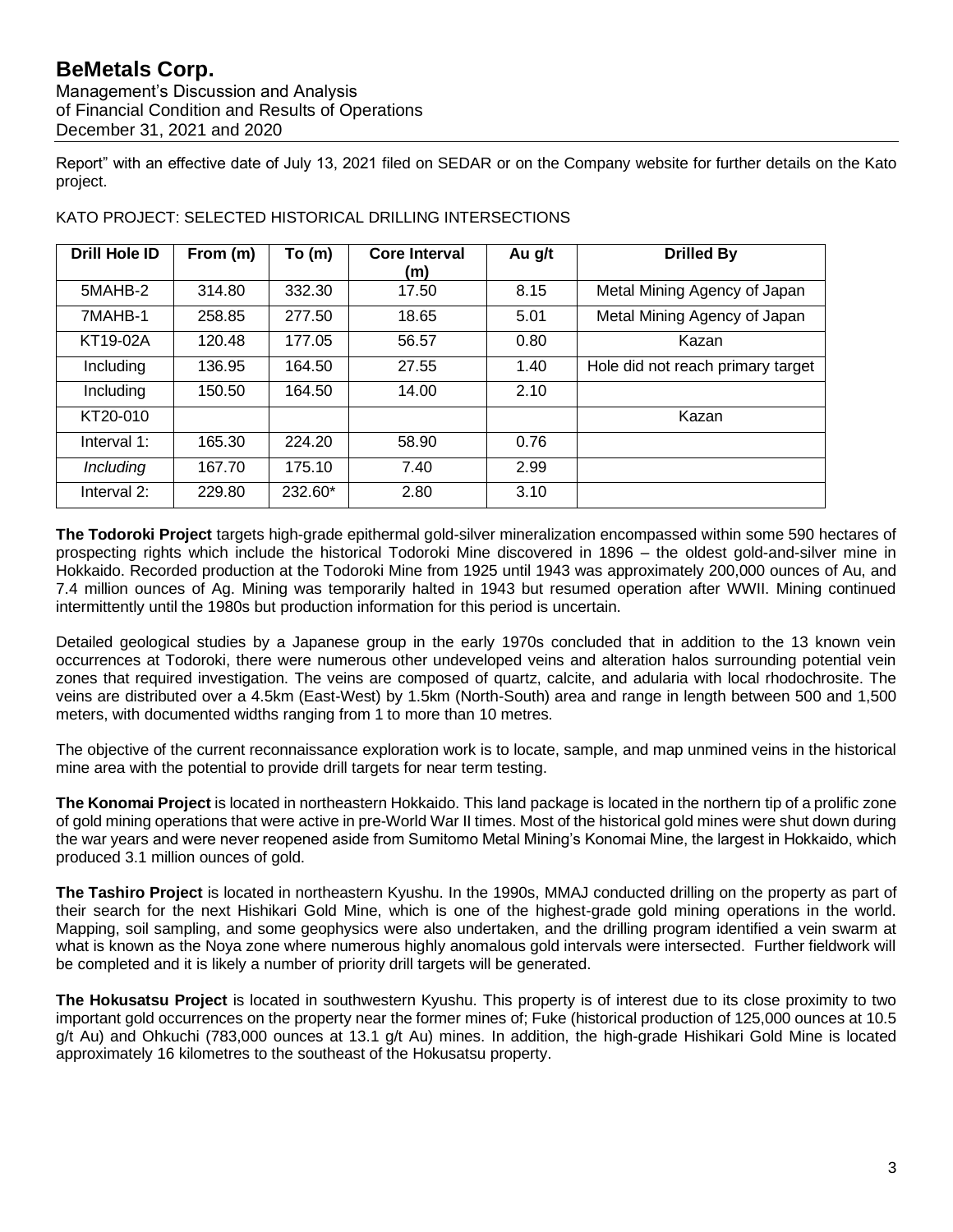#### *Terms of the Kazan Gold Project Acquisition*

In April 2021, the Company acquired 100% of the outstanding shares of Kronk Resources Inc. (name subsequently changed to BeMetals Japan Corp.) pursuant to an amalgamation agreement (the "Amalgamation Agreement") and a share purchase agreement (the "Share Purchase Agreement"). Pursuant to the Amalgamation Agreement, 29,566,731 common shares of BeMetals were issued on the basis of 0.5169 shares of BeMetals for each one BeMetals Japan share held and pursuant to the Share Purchase Agreement, 3,063,225 common shares of BeMetals were issued on the basis of 0.2585 shares of BeMetals for each one BeMetals Japan share held. The lower exchange ratio under the Share Purchase Agreement was less favourable to certain shareholders of BeMetals Japan who were also shareholders or directors of BeMetals as well as directors or officers of B2Gold. A total of 32,629,956 common shares of BeMetals were issued pursuant to the Kazan Gold Transaction. In connection with the Kazan Gold Transaction, the Company closed a non-brokered private placement of \$7,500,000 with B2Gold. B2Gold, BeMetals Japan and Kazan are related parties of BeMetals by virtue of common key managerial persons.

#### *Summary of Exploration Expenses*

The following table summarizes the exploration costs associated with the Company's Kazan Gold Project as at December 31, 2021:

| Kazan Gold project                    |                                    |   |            |    |              |  |
|---------------------------------------|------------------------------------|---|------------|----|--------------|--|
|                                       | <b>Balance</b>                     |   |            |    | Balance      |  |
|                                       | December 31,<br><b>Expenditure</b> |   |            |    | December 31, |  |
|                                       | 2020                               |   | in 2021    |    | 2021         |  |
| Direct exploration expenditures       |                                    |   |            |    |              |  |
| Consulting & wages                    |                                    |   | 507,024    |    | 507,024      |  |
| Drilling                              |                                    |   |            |    |              |  |
| Equipment                             |                                    |   | 72,950     |    | 72,950       |  |
| Land fees / Lease payments            |                                    |   | 50,657     |    | 50,657       |  |
| Site logistics                        |                                    |   | 168,943    |    | 168,943      |  |
| Total direct exploration expenditures |                                    |   | 799,574    |    | 799,574      |  |
| Other expenditures                    |                                    |   |            |    |              |  |
| Advances (net)                        |                                    |   |            |    |              |  |
| Property acqusition costs             |                                    |   | 12,737,452 |    | 12,737,452   |  |
| Stock based compensation              |                                    |   | 64,561     |    | 64,561       |  |
|                                       |                                    |   |            |    |              |  |
| Total                                 | \$                                 | S | 13,601,587 | \$ | 13,601,587   |  |

## **South Mountain Project**

#### *Highlights*

The Company has completed two phases of underground drilling at the South Mountain Project in 2019 and 2020. These programs successfully extended mineralized zones and confirmed grade distribution of the current polymetallic mineral resource estimate. BeMetals formed and built a project team based in Boise, Idaho that is focused on advancing South Mountain. This team includes management of Thunder Mountain Gold, Inc. ("Thunder Mountain"), the Optionees of the property. BeMetals has also appointed a highly experienced project manager to oversee and implement the exploration work plans. The project team has rehabilitated the Sonneman Level drift's underground electrical and other utilities, and established a new Texas Zone drill station by opening and extending the old workings in this area of the deposit.

The 2019 drilling results support the significant high-grade nature of the deposit, and demonstrated robust grades in both silver and gold associated with the base metal mineralization. This work also identified areas of additional potential extensions to mineralization on the South Mountain property for testing in 2020. More details of the 2019 results are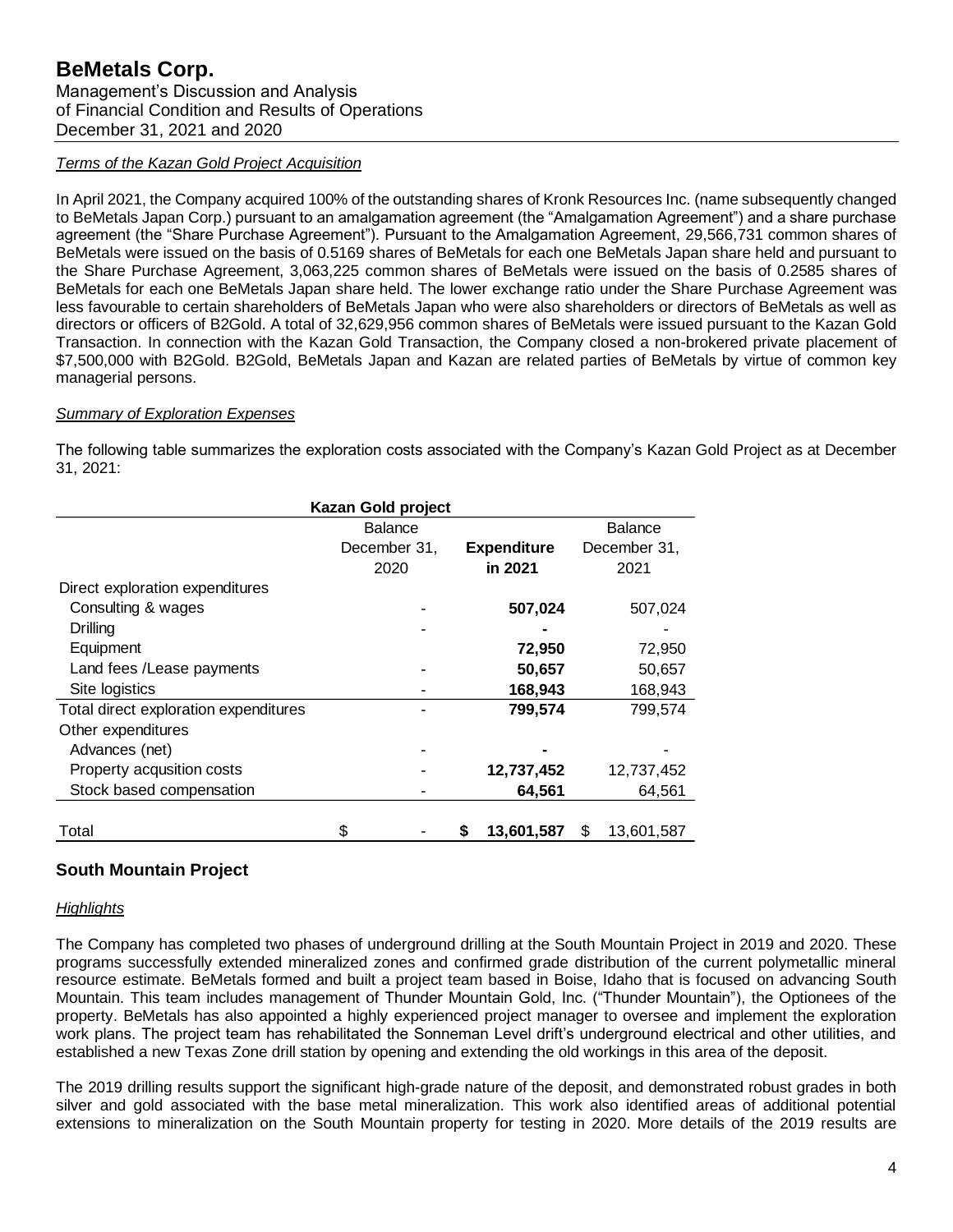disclosed in the Company's news releases dated October 8, 2019, November 26, 2019, and January 20, 2020, available on the Company's website.

The Company delayed the start of its planned 2020 phase 2 drilling program due to matters associated with the COVID-19 pandemic but was able to drill from September through to December 2020. Final core logging and sampling was completed early in 2021. This drilling included further testing and extension of the DMEA Zone and the first underground exploration of the Texas Zone since the 1980s. The Texas Zone drilling successfully identified a copper-silver dominant Texas West Zone and a zinc-silver-gold Texas East Zone within the deposit. More details can be found in the Company's news releases dated February 9, 2021, and March 17, 2021, available on the Company's website.

### HIGHLIGHTS OF THE COMPANY'S UNDERGROUND DRILLING INCLUDE

#### DMEA ZONE:

- o **Drill hole SM19-003:** intersected 24.17 metres grading 11.12% Zn, 267 g/t Ag, 3.44 g/t Au, 3.75% Pb, and 0.29% Cu
- o **Drill hole SM19-006:** intersected 15.70 metres grading 21.27% Zn, 147 g/t Ag, 8.04 g/t Au, 0.77% Pb, and 0.30% Cu
- o **Drill hole SM19-007:** intersected 12.20 metres grading 18.16% Zn, 122.6 g/t Ag, 4.41 g/t Au, 1.55% Pb, and 0.16% Cu
- o **Drill hole SM19-014 Interval 1:** intersected 15.09 metres grading 9.59% Zn, 127.1 g/t Ag, 1.50 g/t Au, 0.69% Pb, and 0.28% Cu
- o **Drill hole SM20-027 Interval 2**: 30.85 metres grading 4.66% Zn, 103.9 g/t Ag, 1.59 g/t Au, 0.39% Pb and 0.17% Cu
	- *Including: 5.54 metres grading 13.12% Zn, 104.7 g/t Ag, 2.73 g/t Au, 0.43% Pb and 0.31% Cu*
- o **Drill hole SM20-027 Interval 4**: 4.44 metres grading 7.11% Zn, 108.7 g/t Ag, 0.14 g/t Au, 0.22% Pb and 0.68% Cu

#### TEXAS WEST ZONE:

- o **Drill hole SM20-028**: 10.85 metres grading 2.56% Copper ("Cu"), 260.1 grams per tonne ("g/t") Silver ("Ag"), 0.26 g/t Gold ("Au"), 0.10% Lead ("Pb") and 0.13% Zinc ("Zn")
- o **Drill hole SM20-038**: 7.62 metres grading 1.64% Cu, 279.5 g/t Ag, 0.74g/t Au, 0.86% Pb and 0.55% Zn

*Including: 5.17 metres grading, 2.23% Cu, 337.9 g/t Ag, 1.02 g/t Au, 1.12% Pb and 0.77% Zn* 

o **Drill hole SM20-043 Interval 1**: 7.01 metres grading 2.84% Cu, 181.5 g/t Ag, 0.22 g/t Au, 0.01% Pb and 0.29% Zn

*Including: 4.79 metres grading, 3.81% Cu, 244.3 g/t Ag, 0.17 g/t Au, 0.01% Pb and 0.07% Zn*

#### TEXAS EAST ZONE:

o **Drill hole SM20-050 Interval 2**: 8.35 metres grading 4.17% Zn, 194.8 g/t Ag, 4.05 g/t Au, 0.78% Pb and 0.54% Cu

In early May 2021, the Company announced an updated Mineral Resource Estimate ("MRE") for the South Mountain property. The updated MRE included a Measured & Indicated ("M&I") resource of 187,650 tonnes grading 9.63% Zinc ("Zn"), 151 grams per tonne ("g/t") Silver ("Ag"), 2.19 g/t Gold ("Au"), 1.01% Lead ("Pb") and 0.63% Copper ("Cu"), representing a 21.8% increase to the M&I tonnage from the 2019 estimate with a 20.36% Zn equivalent grade ("ZnEq"). The updated resource also included an Inferred resource of 756,300 tonnes grading 7.63% Zn, 196 g/t Ag, 1.40 g/t Au, 0.97% Pb and 0.81% Cu, representing a 129.5% increase in the Inferred tonnage from the 2019 MRE with a 18.10% ZnEq.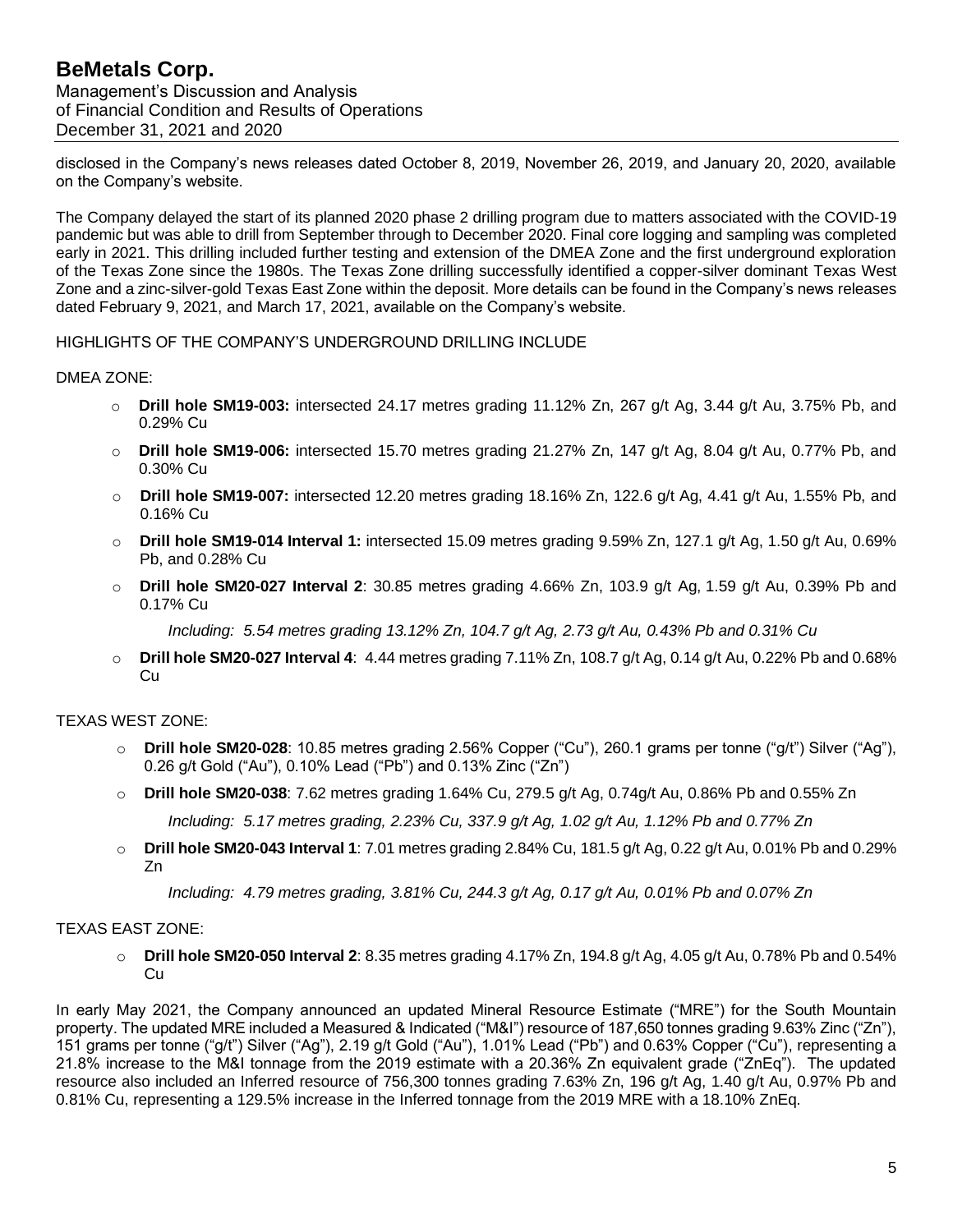Management's Discussion and Analysis of Financial Condition and Results of Operations December 31, 2021 and 2020

|                |                                |              | <b>Grades and Contained Metal</b> |             |               |               |      |                      |       |             |                    |       |       |
|----------------|--------------------------------|--------------|-----------------------------------|-------------|---------------|---------------|------|----------------------|-------|-------------|--------------------|-------|-------|
| Ore<br>Type    | <b>Classification</b>          | <b>Mass</b>  | Zinc                              | <b>Zinc</b> | <b>Silver</b> | <b>Silver</b> | Gold | Gold                 | Leadl | Lead        | Copper Copper ZnEq |       |       |
|                |                                | kt           | %                                 | t           | ppm           | kg            | ppm  | g                    | %     | t           | $\frac{9}{6}$      | t     | %     |
|                | Measured                       | 48.85        | 11.45                             | 5,600       | 126           | 6,100         | 2.38 | 116,200              |       | 0.79 400.00 | 0.46               | 200   | 20.21 |
| <b>Massive</b> | Indicated                      | 107.90 11.36 |                                   | 12,300.0    | 164           | 17,700        | 2.63 | 283,500              |       | 1.36 1.500  | 0.53               | 600   | 22.14 |
| Sulfide        | Measured +<br><b>Indicated</b> | 156.75 11.39 |                                   | 17,800.0    | 152           | 23,800        | 2.55 | 399,700              |       | 1.18 1.900  | 0.51               | 800   | 21.54 |
|                | Inferred                       | 705.03       | 8.09                              | 57.000.0    | 202           | 142,600       | 1.49 | 1,049,000            |       | 1.04 7.300  | 0.74               | 5,200 | 18.34 |
|                | Measured                       | 9.62         | 1.25                              | 100.0       | 187           | 1.800         | 0.78 | 7,500                | 0.30  | $\mathbf 0$ | 1.26               | 100   | 18.23 |
|                | Indicated                      | 21.28        | 0.49                              | 100.0       | 130           | 2,800         | 0.17 | 3.700                | 0.07  | $\mathbf 0$ | 1.20               | 300   | 12.63 |
| Skarn          | Measured +<br>Indicated        | 30.90        | 0.72                              | 200.0       | 148           | 4,600         | 0.36 | 11,200               | 0.14  | $\mathbf 0$ | 1.21               | 400   | 14.38 |
|                | Inferred                       | 51.26        | 1.34                              | 700.0       | 110           | 5,600         | 0.19 | 9,900                | 0.04  | $\Omega$    | 1.66               | 900   | 14.92 |
|                | Measured                       | 58.47        | 9.77                              | 5,700.0     | 136           | 7,900         | 2.12 | 123,700              | 0.71  | 400         | 0.59               | 300   | 19.88 |
|                | Indicated                      | 129.18       | 9.57                              | 12,400.0    | 158           | 20,400        | 2.22 | 287,300              | 1.15  | 1,500       | 0.64               | 800   | 20.57 |
| Total          | Measured +<br><b>Indicated</b> | 187.65       | 9.63                              | 18,100.0    | 151           | 28,400        | 2.19 | 411,000              | 1.01  | 1,900       | 0.63               | 1,200 | 20.36 |
|                | Inferred                       | 756.30 7.63  |                                   | 57,700.0    | 196           | 148,200       | 1.40 | 1,058,900 0.97 7,300 |       |             | 0.81               | 6,100 | 18.10 |

# SOUTH MOUNTAIN MINERAL RESOURCE STATEMENT (METRIC UNITS)

*1) The effective date of the mineral resource estimate is April 20th, 2021. The QP for the estimate is Mr. Richard A. Schwering, P.G., SME-RM, of Hard Rock Consulting, LLC. and is independent of BeMetals, Corp., Thunder Mountain Gold Inc., and South Mountain Mines Inc.*

*2) Mineral resources are not mineral reserves and do not have demonstrated economic viability such as diluting materials and allowances for losses that may occur when material is mined or extracted; or modifying factors including but not restricted to mining, processing, metallurgical, infrastructure, economic, marketing, legal, environmental, social and governmental factors. Inferred mineral resources may not be converted to mineral reserves. It is reasonably expected, though not guaranteed, that the majority of Inferred mineral resources could be upgraded to Indicated mineral resources with continued exploration.*

- *3) The mineral resource is reported at an underground mining cutoff of \$102.5 U.S. Net Smelter Return ("NSR") within coherent wireframe models. The NSR calculation and cut-off is based on the following assumptions: an Au price of \$1,750/oz, Ag price of \$23.00/oz, Pb price of \$1.02/lb., Zn price of \$1.20/lb. and Cu price of \$3.40/lb.; Massive sulfide ore type metallurgical recoveries and payables of 52.25% for Au, 71.25% for Ag, 71.40% for Zn, 66.50% for Pb, and 49.00% for Cu and a total smelter cost of \$33.29; Skarn ore type metallurgical recoveries and payables of 71.25% for Au, 80.75% for Ag, 51.00% for Zn, 47.50% for Pb, and 87.70% for Cu and a smelter cost of \$7.24; assumed mining cost of \$70/ton, process costs of \$25/ton, and general and administrative costs of \$7.5/ton. Based on the stated prices and recoveries the NSR formula is calculated as follows; NSR = (Ag grade \* Ag price \* Ag Recovery and Payable) + (Au grade \* Au price \* Au Recovery and Payable) + (Pb grade \* 20 \* Pb Price \* Pb Recovery and Payable) + (Cu grade \* 20 \* Cu Price \* Cu Recovery and Payable) + (Zn grade \* 20 \* Zn Price \* Zn Recovery and Payable) for each ore type.*
- *4) The zinc equivalent grades were calculated as Zn Grade + (((Pb Price \* Pb Recovery and Payable) / (Zn Price\*Zn Recovery and Payable)) \* Pb Grade) + (((Cu Price \* Cu Recovery and Payable) / (Zn Price \* Zn Recovery and Payable)) \* Cu Grade) + (((Ag Price \* Ag Recovery and Payable) / (Zn Price \* 20 \* Zn Recovery and Payable)) \* Ag Grade) + (((Au Price \* Au Recovery and Payable) / (Zn Price \* 20 \* Zn Recovery and Payable)) \* Au Grade)*
- *5) Rounding may result in apparent differences when summing tons, grade and contained metal content. Tonnage and grade measurements are in U.S. units and converted to metric.*

In September, 2021 BeMetals extended its remaining commitment dates under the option agreement for the South Mountain Project (see "Terms of the South Mountain Option Agreement", below) and by October commenced an exploratory phase of drilling from surface at South Mountain. This program is designed to further test the down depth extent of mineralization at the DMEA Zone with the objective to significantly expand the scale of the current Mineral Resource Estimate ("MRE") at South Mountain (*See Summary of MRE above*). The DMEA Zone is the largest known body of mineralization on the Property, containing the majority of tonnage in the current MRE, and the mineralized zone remains open at depth.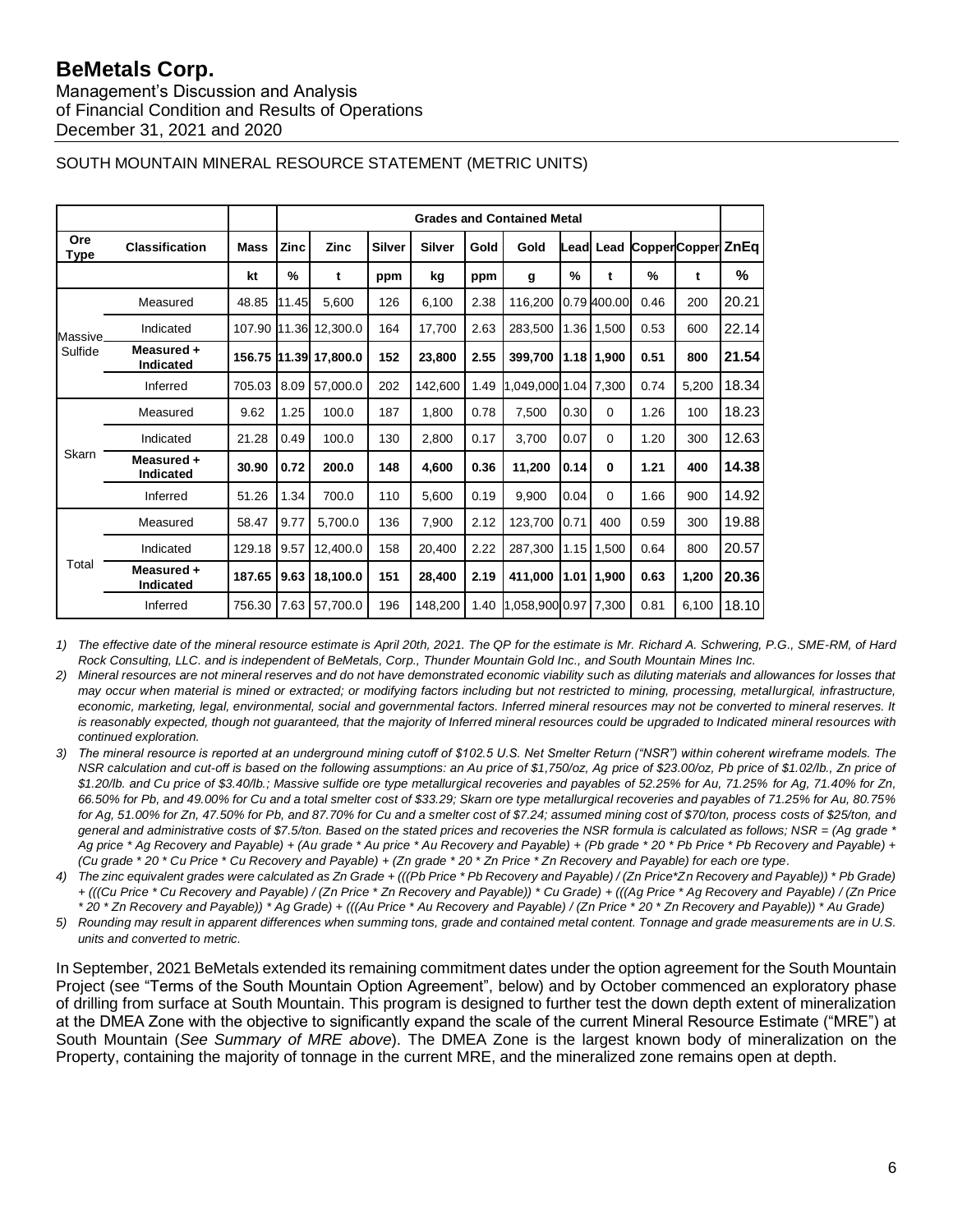#### *About the Project*

The South Mountain Project is a high-grade zinc/silver/gold/copper, polymetallic development project that is located approximately 70 miles southwest of Boise, Idaho. The project was intermittently mined from the late 1800s to the late 1960's and its existing underground workings remain intact and well maintained. Historic production has largely come from skarn-hosted and high-grade massive sulfide bodies that remain open for resource expansion at depth and along strike. These high-grade bodies comprise South Mountain's current mineral resource. According to historical smelter records approximately 53,642 tons of mineralized material has been mined to date. These records also indicate average grades of 14.5% Zn, 363.42 g/t Ag, 1.98 g/t Au, 2.4% Pb, and 1.4% Cu were realized.

The South Mountain Project is largely on and surrounded by private surface land, and as such, the permitting and environmental aspects of the project are expected to be straightforward. Permits are in place for exploration and BeMetals does not anticipate any significant barriers to any future development through following normal procedures at the South Mountain Project. Prior to the phase 1 drilling campaign, an independent technical report for the South Mountain Project's current mineral resource was completed by Hard Rock Consulting, LLC, effective April 1, 2019, and is available under the Company's profile on SEDAR at [www.sedar.com.](http://www.sedar.com/) The new technical report supporting the updated mineral resource completed by Hard Rock Consulting, LLC, effective April 20, 2021 was filed in June 2021. More details can be found in the Company's news releases dated May 4, 2021, available on the Company's website.

#### *Terms of the South Mountain Option Agreement*

In February 2019, the Company entered into an option agreement (the "South Mountain Agreement") with Thunder Mountain and certain of its wholly owned subsidiaries, to acquire up to a 100% interest in the South Mountain Project. In September 2019, the Company received final approval from the TSX-V of the option agreement and related transactions (the "South Mountain Transaction").

Under the terms of the South Mountain Agreement, and as amended in June 2020, the Company through its wholly owned subsidiary has the right to acquire from Thunder Mountain, all of its interest in the South Mountain Project by way of acquiring 100% of the outstanding shares of South Mountain Mines Inc. ("SMMI"), a wholly owned subsidiary of Thunder Mountain (the "SMMI Acquisition"). SMMI currently holds a 75% interest in the South Mountain Project and has the right to acquire the remaining 25% upon satisfying a 5% Net Returns Royalty capped at US\$5,000,000 which is due on or before November 3, 2026.

In order to complete the SMMI Acquisition, the Company must:

- 1. Make an initial cash payment of US\$100,000 upon Thunder Mountain delivering voting support agreements from shareholders controlling over 50% of outstanding Thunder Mountain shares (completed); and
- 2. Upon satisfaction of certain conditions precedent, including receipt of TSX-V acceptance and all requisite Thunder Mountain shareholder approvals:
	- a. purchase 2.5 million shares of common stock of Thunder Mountain at US\$0.10 per share by way of private placement (completed); and
	- b. issue 10 million common shares of the Company to Thunder Mountain (completed);
- 3. Make four semi-annual cash payments of US\$250,000 each (US\$1,000,000 completed); and
- 4. Complete a Preliminary Economic Assessment for the South Mountain Project; and
- 5. Make a final payment to Thunder Mountain consisting of cash, common shares of the Company, or a combination of both at the discretion of the Company. The final payment would be the greater of either US\$10 million or 20% of the after-tax net present value of the property as calculated in a Preliminary Economic Assessment study completed by an agreed independent author. The final payment would be decreased by US\$850,000 to account for certain cash payments previously made under items 1 and 2 above, the value of the 10 million BeMetals shares issued under item 2 above, as well as certain liabilities of SMMI to be assumed upon the SMMI Acquisition. The final payment is also capped at a maximum of 50% of the market capitalization of the Company as of the completion date of the SMMI Acquisition if applicable.

In September 2021, certain terms under the South Mountain Agreement were further amended including: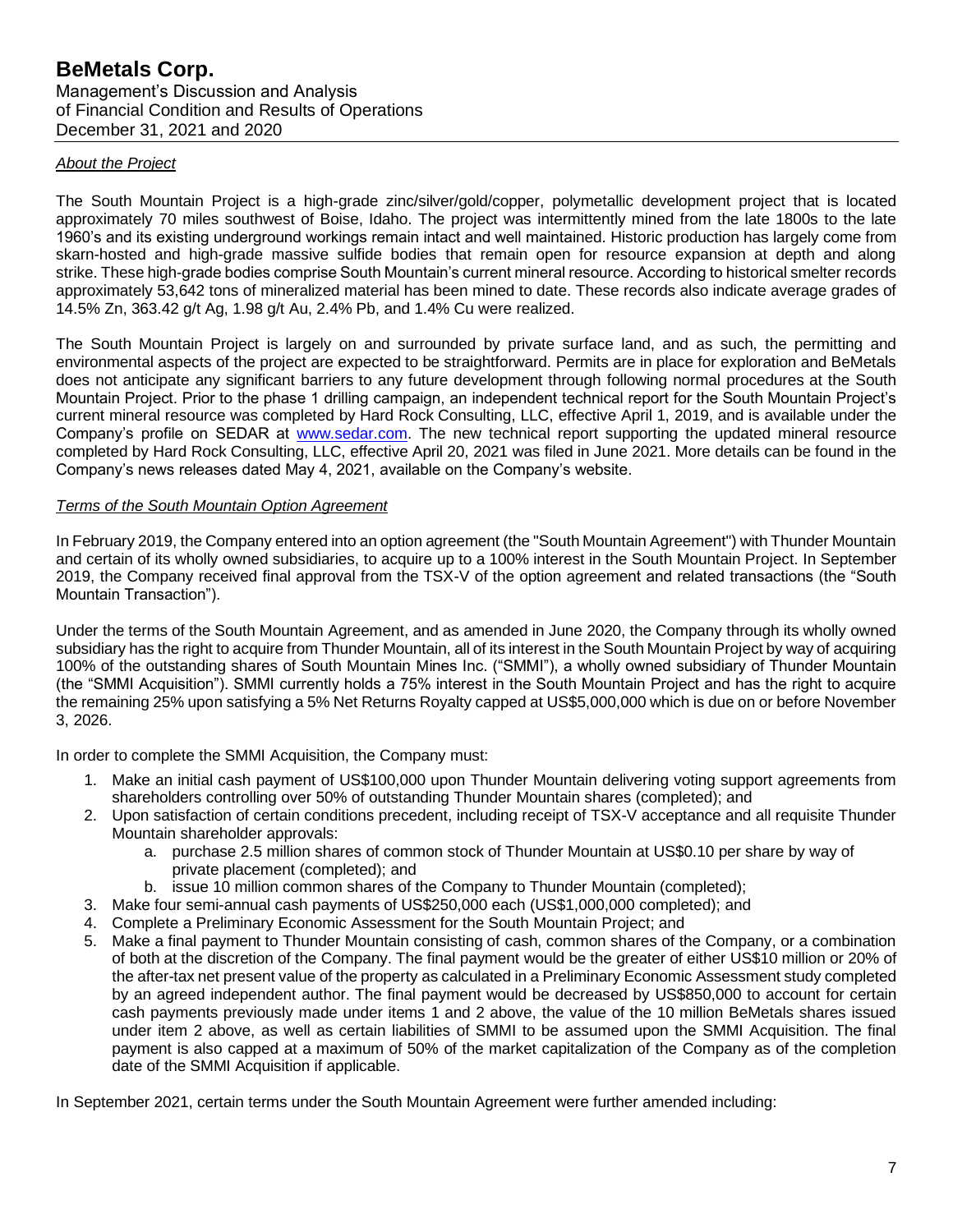- 1. an extension of the option period, thereby extending the date on which the final payment is due to December 31, 2022; and
- 2. a commitment by the Company to complete a surface drilling exploration program of a minimum of 7,000 feet.

### *Summary of Exploration Expenses*

The following table summarizes the exploration costs associated with the Company's South Mountain Project as at December 31, 2021:

|                                       | <b>South Mountain Project</b> |              |   |                    |              |                |  |  |
|---------------------------------------|-------------------------------|--------------|---|--------------------|--------------|----------------|--|--|
|                                       | <b>Balance</b>                |              |   |                    |              | <b>Balance</b> |  |  |
|                                       |                               | December 31, |   | <b>Expenditure</b> | December 31, |                |  |  |
|                                       |                               | 2020         |   | in 2021            |              | 2021           |  |  |
| Direct exploration expenditures       |                               |              |   |                    |              |                |  |  |
| Consulting & wages                    |                               | 1,569,064    |   | 1,128,603          |              | 2,697,667      |  |  |
| Drilling                              |                               | 1,202,158    |   | 514,567            |              | 1,716,725      |  |  |
| Land fees / Lease payments            |                               | 71,692       |   | 72,745             |              | 144,437        |  |  |
| Site logistics                        |                               | 698,069      |   | 276,689            |              | 974,758        |  |  |
| Underground infrastructure            |                               | 798,134      |   |                    |              | 798,134        |  |  |
| Total direct exploration expenditures |                               | 4,339,117    |   | 1,992,604          |              | 6,331,721      |  |  |
| Other expenditures                    |                               |              |   |                    |              |                |  |  |
| Advances (net)                        |                               | 18,500       |   | (18, 500)          |              |                |  |  |
| Property acqusition costs             |                               | 744,623      |   |                    |              | 744,623        |  |  |
| Stock based compensation              |                               | 88,022       |   | 177,758            |              | 265,780        |  |  |
| Total                                 | \$                            | 5,190,262    | S | 2,151,862          | \$           | 7,342,124      |  |  |

# **Pangeni Copper Project**

#### *Highlights*

On June 1, 2021, the Company reported commencement of the 2021 exploration program at the project to determine the extent of copper mineralization at the D and SW areas, as well as to test the G, F and P target areas. This phase of aircore drilling concluded during the summer and core drilling began in September, to follow up on results from the aircore drilling. Analytical results of 2021 core drilling program were released in early 2022 and successfully intersected encouraging copper intersections at multiple target areas.

The Company has carried out field exploration activities at the Pangeni Copper Project since 2018, which have continued to deliver encouraging results and motivate accelerated and expanded exploration of this property.

In July 2019, the Company launched an initial core drilling program at the Pangeni Copper Project, comprising approximately six shallow core holes to test the three targets generated by the aircore drilling programs. A total of 1,275 metres of core drilling was completed on the project during the 2019 field season. The 2020 exploration program included completion of some 3,700 metres of shallow aircore drilling to test both significant step outs from copper intersections during the 2019 fieldwork and to test other priority targets generated from the interpretation of the airborne magnetics. Also approximately 750 metres of core drilling was completed in five drill holes to test copper anomalies below the Kalahari sand cover. The 2020 drilling program was completed in mid-December 2020 with full results received by late March 2021, including quality assessments of the data.

HIGHLIGHTS OF THE EXPLORATION CORE DRILLING RESULTS TO DATE INCLUDE:

o **D2 Prospect Drill Hole D2-C1**: intersected 5.50 metres grading 0.53% Cu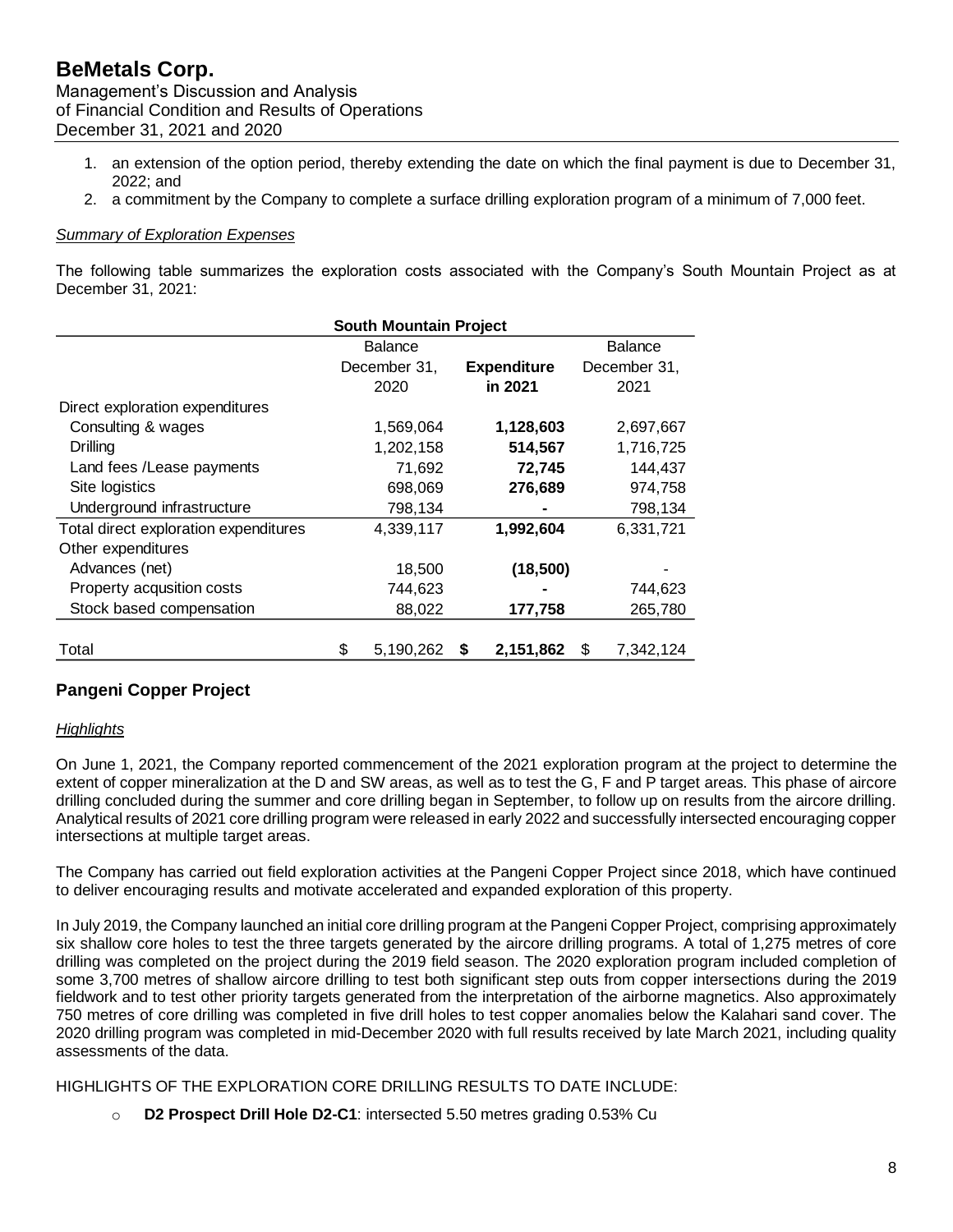- o **Drill Hole D2-C2**: intersected 5.56 metres grading 0.47% Cu
- o **Drill hole D3-C1 Interval 1:** 3.98 metres grading 0.39% Cu
- o **Drill Hole D3-C1 Interval 2**: 3.70 metres grading 0.37% Cu
- o **SW Prospect Drill Hole SW (E2)-C2**: intersected 4.50 metres grading 0.39% Cu

*Including: 0.5 metres of 1.59% Cu & 0.5 metres grading 1.22% Cu*

Importantly these intersections are related to broader zones of anomalous copper and associated with alteration minerals known to occur in copper deposits and mines within the region. The mineralization is predominantly present as chalcopyrite a copper sulphide mineral.

The 2020 D3-C1 shallow copper intersections are particularly meaningful, as they occur some 850 metres along the same interpreted strike of the mineralized zones intersected in holes D2-C1 and D2-C2 during the 2019 field season.

The SW (E2) target results represent a 600-metre northeast extension, of the previously drilled SW Target, under the Kalahari sand cover units. This consolidated SW (E2) prospect has now returned significant bedrock copper mineralization over some two kilometres of strike. More details of these results are disclosed in the Company's news release dated October 16, 2019 and are available on the Company's website.

In March 2021, BeMetals entered into a Joint Exploration and Option Agreement (the "JOGMEC Agreement") with Japan Oil, Gas and Metals National Corporation that provides an initial investment of US\$1.5 million for money-in-the-ground exploration at the Pangeni Copper Project with additional ongoing pro-rata contributions. This investment from JOGMEC is expected to significantly accelerate exploration at the property. Further information on this agreement with JOGMEC is detailed below.

In 2021 the Company completed 1,382 metres of core drilling in six core holes, 4,353 metres of shallow aircore, and a helicopter-borne electromagnetic ("EM") survey over the Pangeni Copper Project. The interpretation of the EM survey data was integrated with previous geophysical and geological interpretations of the Pangeni Copper Project. The EM data improved exploration target selection and mapping of the Kalahari sand cover units. Four priority targets were identified from the aircore program for testing with core drilling in 2021. These were related to both the D-Prospect and two standalone new exploration targets, namely the Q and F targets.

HIGHLIGHTS OF THE 2021 PANGENI COPPER PROJECT CORE DRILLING INCLUDE:

- **Q-Target**: Drill Hole Q3-C1 intersected 4.14 metres grading 0.62% copper ("Cu") o *Including: 1.30 metres grading 1.10% Cu*
- **D-Prospect**: Drill Hole D7-C1 intersected 5.00 metres grading 0.58% Cu
	- **D-Prospect**: Drill Hole D7-C2 intersected 3.37 metres grading 0.51% Cu
		- o *And also:* intersected 6.00 metres grading 0.39% Cu

#### *About the Project*

The Pangeni Copper Project is located on the western extension of the Zambian Copperbelt, within the Lufilian Arc, underlain by Katangan Supergroup metasediments situated unconformably on basement schists and gneisses, which are covered by a thin veneer of Kalahari sands. The open-pit Sentinel Copper Mine is operated by First Quantum Minerals Ltd. some 130 kilometres to the northeast of the Pangeni Project. A number of major international mining companies have identified this region of the Zambian Copperbelt to be prospective for the discovery of tier one copper mines and are also conducting extensive exploration work in this area.

The Pangeni Licence is geologically prospective for the following deposit types; Basement-hosted Cu (analogues: the Lumwana Deposit, Nyungu Prospect), Sediment-hosted stratiform Cu-Co (analogues: Nchanga, Konkola, Nkana, and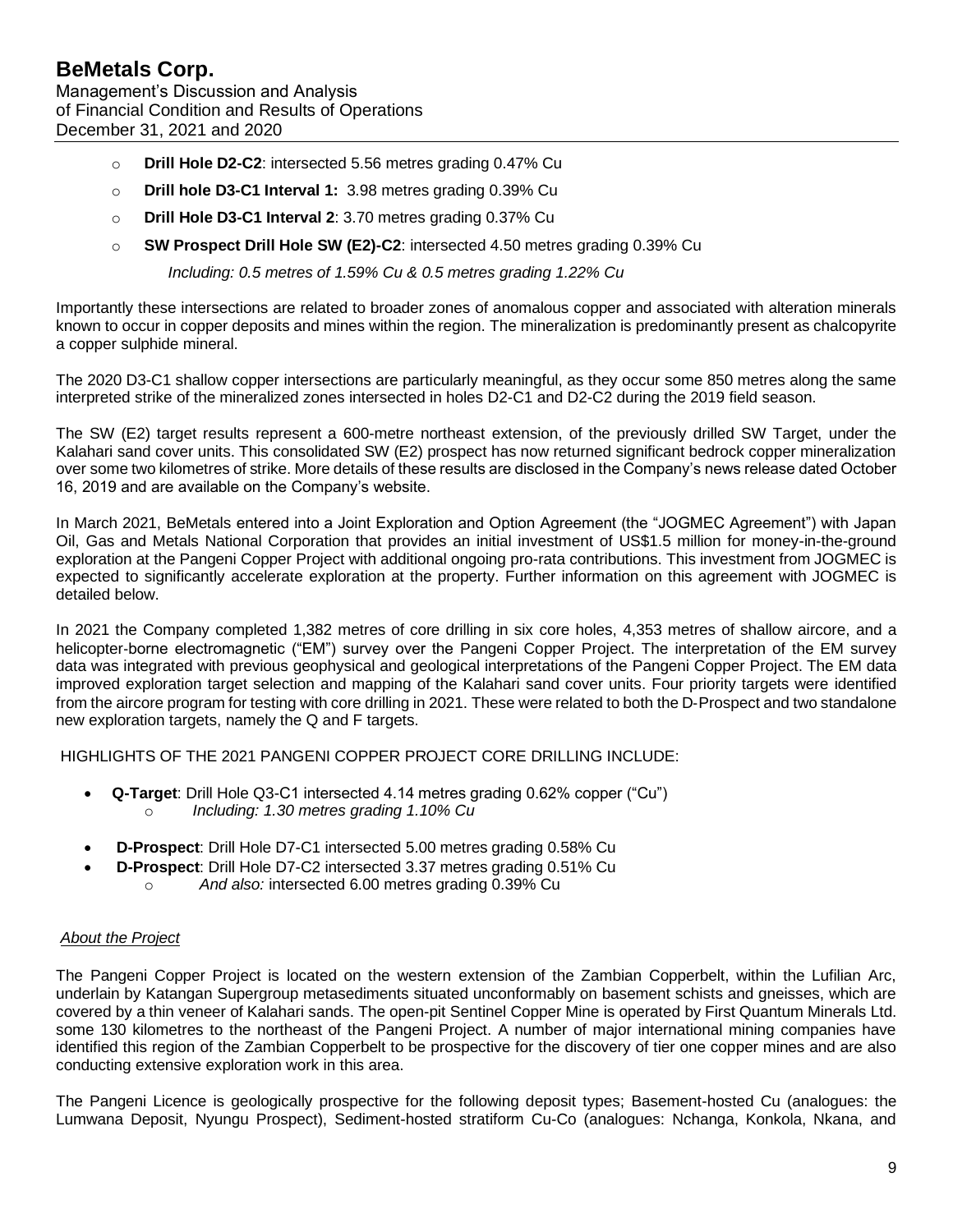Mufulira Deposits), other Domes Region Deposits e.g. Sentinel, and Kansanshi and DRC Copperbelt Deposits e.g. Lonshi, Frontier, Kamoa-Kakula).

An independent technical report for the Pangeni Copper Project, prior to the 2019 and 2020 drilling campaigns, has been completed by African Mining Consultants Limited, effective April 10, 2018, and is available on the Company's website and under the Company's profile on SEDAR at [www.sedar.com.](http://www.sedar.com/)

### *Terms of the Pangeni Option Agreement*

In February 2018, further to a November 2017 letter agreement, the Company confirmed the agreement (the "Pangeni Agreement") with Copper Cross Zambia Limited (the "Pangeni Vendor") for the right to acquire up to a 72% interest in the Pangeni Copper Project. In July 2018, the Company received final approval from the TSX-V of the option agreement and related transactions. In January 2020, certain amendments were made to the Pangeni Agreement (the "January 2020 amendments").

Under the terms of the Pangeni Agreement, and including the January 2020 amendments, to complete the acquisition of the initial 67.5% interest in the Pangeni Copper Project, the Company must:

before the second anniversary in February 2020:

- 1. make cash payments of US\$250,000 (\$327,235) (completed); and
- 2. issue a total of 780,500 common shares (completed);

and before December 31, 2020:

3. expend US\$2.5 million in exploration work or cash advances for future exploration work (US\$2,500,000 completed) (\$3,301,064);

and then, before the fifth anniversary in February 2023:

- 4. complete a preliminary economic assessment; and
- 5. make a further cash payment of US\$450,000 (a portion of which may be paid in common shares at the option of the Company); and
- 6. make a payment of US\$700,000 as an advanced royalty reduction payment.

Following acquisition of the initial 67.5% interest the Company can acquire an additional 4.5% interest by completing a feasibility study and making a further cash payment of US \$750,000 (a portion of which may be paid in common shares of BeMetals at the option of the Company).

At the commencement of the mine development phase, and following a feasibility study, a one-off milestone payment is payable, based upon total proven and probable mineral reserves, as follows: US\$2 million if less than 500 kilotonnes ("kt") contained copper, US\$3 million if the contained copper is between 500 kt and 1,000kt, and US\$6 million if greater than 1,000kt contained copper. Upon commencement of production, Pangeni Mineral Resources Limited is entitled to a 3% Net Smelter Royalty (which may be reduced to 2.5% following the US\$700,000 royalty reduction payment above and further reduced to 1% following an additional royalty reduction payment by the Company, determined by an internationally recognised valuator, which is not to exceed US\$3.3 million).

## *Terms of JOGMEC Agreement*

Under the terms of the JOGMEC Agreement, by March 31, 2021 JOGMEC will fund US\$1,000,000 for exploration expenditures by way of payment to BeMetals for exploration activities completed in the 2020 field program. This payment was received in March 2021. During 2021, JOGMEC will also fund an additional US\$ 500,000 in exploration expenditures (which was completed in August 2021), after which JOGMEC will be deemed to have earned a 27.8% interest in BeMetals' option to acquire up to a 72% interest in the Pangeni Project. Upon earning its interest in the BeMetals option, for the remainder of the agreed future exploration programs, JOGMEC will fund exploration expenditures pro-rata in accordance with its 27.8% interest. In total JOGMEC will therefore solely fund US\$ 1,500,000 of exploration expenditures, and thereafter fund exploration expenditures pro-rata in accordance with its proportionate interest in the BeMetals option for the property.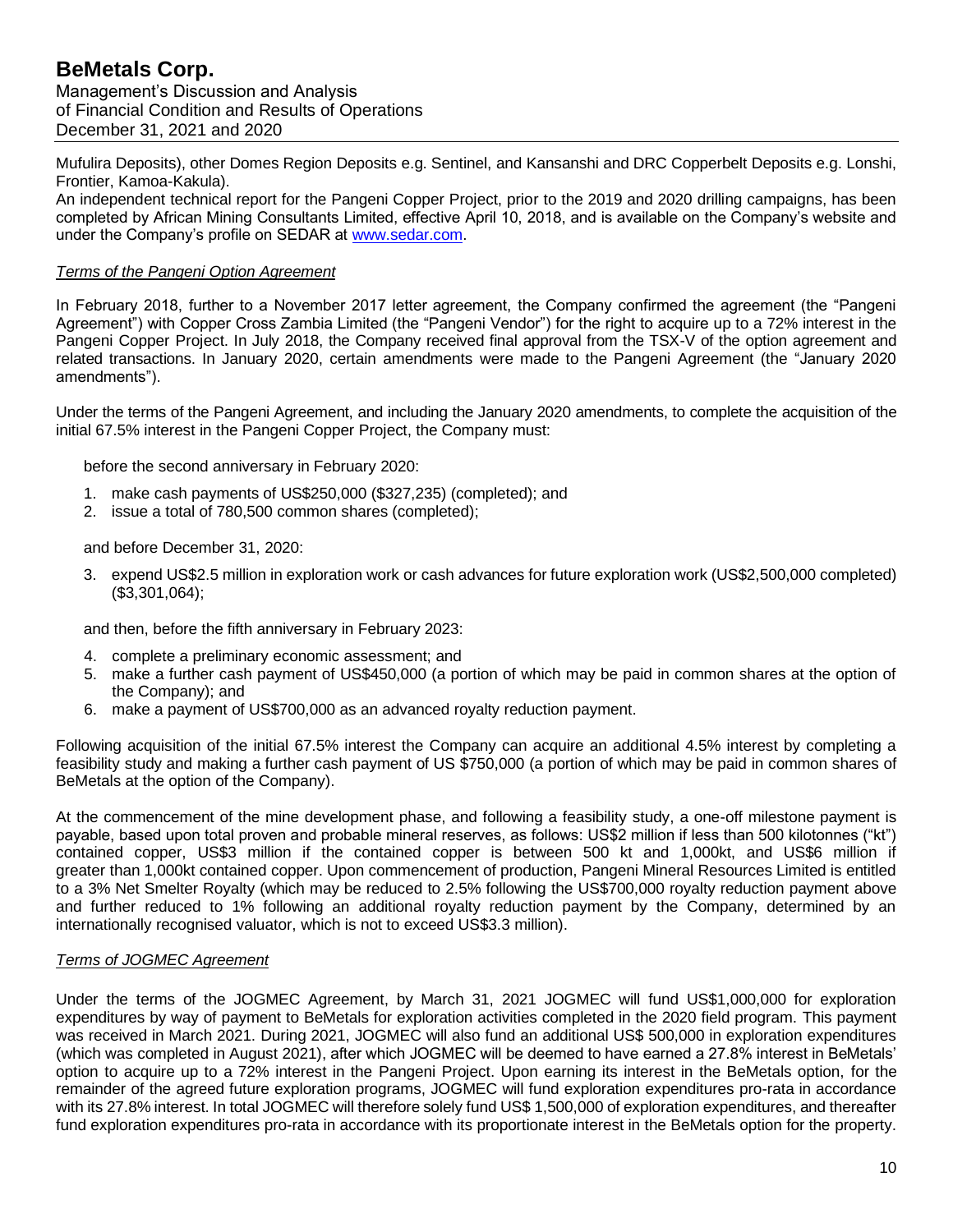Management's Discussion and Analysis of Financial Condition and Results of Operations December 31, 2021 and 2020

The above investments will provide JOGMEC with rights to an approximately 20% stake in the Pangeni Project assuming the full exercise of all applicable underlying parties and optionees and BeMetals will retain rights to approximately 52%. BeMetals retains overall management control through the project's technical committee and its majority option position in the Pangeni Project.

### *Off-take Option Rights*

Provided JOGMEC maintains its 27.8% interest in the BeMetals option through pro-rata funding of its proportionate share of exploration expenditures until December, 31, 2024, it will have earned a First Off-take Option, whereby, through annual Right of First Offer ("ROFO") and Right of First Refusal ("ROFR") provisions, JOGMEC will have the right to purchase up to 30% of the off-take from any mining operation on the property. JOGMEC would be entitled to exercise such ROFO/ROFR rights beginning on December 31, 2024 until the 10-year anniversary of the commencement of commercial production (with any purchases of off-take to begin on the commencement of commercial production).

Furthermore, should JOGMEC maintain at least a 10% interest in the Pangeni Project at the time a production decision is made for the Pangeni Project, it will be entitled to an additional Second Off-take Option, whereby, through an annual ROFR right, JOGMEC will have the right to purchase up to an additional 20% of the off-take from any mining operation on the property (for an aggregate 50% purchase right). JOGMEC would be entitled to exercise such Second Off-take ROFR rights beginning on the date a production decision is made until the end of the life of mine on the property (with any purchases of off-take pursuant to the Second Off-take Option to begin on the commencement of commercial production). If this Second Off-take Option is earned by JOGMEC, the term of the Off-take Option will also be extended, such that it will continue until the end of the life of mine. The remaining 70% or 50%, as applicable, of production from any mining operation remains unencumbered by JOGMEC's rights.

#### *Summary of Exploration Expenses*

The following table summarizes the advances & expenditures associated with the Company's Pangeni Copper Project expenditure commitment as at December 31, 2021:

|                                       | Pangeni Copper Project |                |   |                    |                |  |
|---------------------------------------|------------------------|----------------|---|--------------------|----------------|--|
|                                       |                        | <b>Balance</b> |   |                    | <b>Balance</b> |  |
|                                       |                        | December 31,   |   | <b>Expenditure</b> | December 31,   |  |
|                                       |                        | 2020           |   | in 2021            | 2021           |  |
| Direct exploration expenditures       |                        |                |   |                    |                |  |
| Application or prior prepaid amounts  |                        | 3,313,750      |   |                    | 3,313,750      |  |
| Consulting & wages                    |                        |                |   | 134,248            | 134,248        |  |
| Drilling                              |                        |                |   | 1,203,675          | 1,203,675      |  |
| Land fees / Lease payments            |                        |                |   |                    |                |  |
| Professional fees                     |                        | 41,399         |   | 51,010             | 92,409         |  |
| Site logistics                        |                        |                |   | 240,797            | 240,797        |  |
| Total direct exploration expenditures |                        | 3,355,149      |   | 1,629,730          | 4,984,879      |  |
| Other expenditures                    |                        |                |   |                    |                |  |
| Advances (net)                        |                        | 20,787         |   | (20, 787)          |                |  |
| Proceeds from JOGMEC                  |                        |                |   | (2, 194, 757)      | (2, 194, 757)  |  |
| Property acqusition costs             |                        | 558,842        |   |                    | 558,842        |  |
| Stock based compensation              |                        | 33,048         |   | 60,396             | 93,444         |  |
| Total                                 | S                      | 3,967,826      | S | (525,418)          | 3,442,408<br>S |  |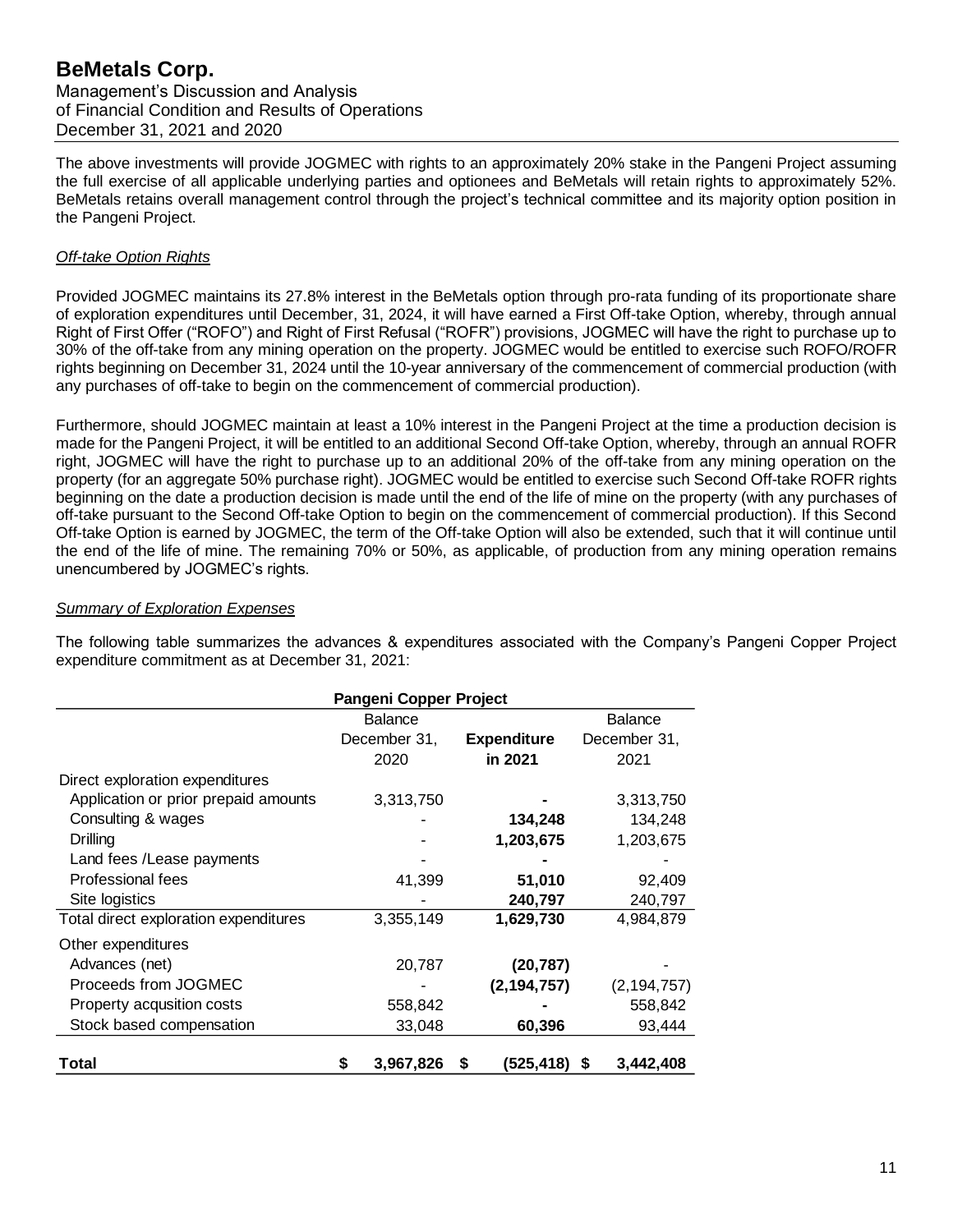## **Overall Performance and Results of Operations**

Total assets increased to \$35,982,881 at December 31, 2021, from \$16,334,757 at December 31, 2020. The most significant assets at December 31, 2021, were cash of \$6,370,369, (December 31, 2020: \$3,206,767), investments of \$459,578 (December 31, 2020: \$509,280), exploration advances of \$507,141 (December 31, 2020: \$0) exploration and evaluation assets of \$24,386,119 (December 31, 2020: \$9,158,088), and Option – South Mountain of \$4,020,765 (December 31, 2020: \$3,389,265).

The most significant increases in assets value at December 31, 2021 compared to December 31, 2020 were attributed to:

- $\circ$  Cash increased by \$3,163,602 to \$6,370,369 on December 31, 2021 compared to \$3,206,767 on December 31, 2020. The most significant cash inflow during the year ended December 31, 2021 was the result of the Company closing a non-brokered private placement of \$7,500,000 through the issuance of 17,045,455 common shares at \$0.44 per share and the exercise of 3,380,244 warrants for proceeds of \$1,183,473. The most significant cash outflows were expenditures on the Company's Exploration and Evaluation assets where approximately \$5 million in cash was invested.
- o Exploration and evaluation assets increased by \$15,228,031 to \$24,386,119 on December 31, 2021 compared to \$9,158,088 on December 31, 2020. The majority of the increase related to the acquisition of the five mineral properties acquired as part of the Kazan Gold Transaction through the issuance of 32,629,956 common shares, with a fair value of \$11,909,934, of the Company to the shareholders of BeMetals Japan. During the year ended December 31, 2021 the made further expenditures of approximately \$5 million on its properties which was partly offset by \$2.2 million the Company received from JOGEMC as a contribution to the Pangeni Copper Project.

#### *Three months ended December 31, 2021 and 2020*

Comprehensive loss for the three months ended December 31, 2021, was \$700,791, up from comprehensive loss of \$473,020 for the three months ended December 31, 2020. The \$277,771 increase in comprehensive loss is largely due to:

- Increase in share-based compensation expense of \$219,840. Share-based compensation was \$314,760 for the three months ended December 31, 2021, as compared to share-based compensation of \$94,920 for the three months ended December 31, 2020.
- $\circ$  Increase in fees and salaries of \$105,446 to \$183,813 for the three months ended December 31, 2021 compared to \$78,367 for the three months ended December 31, 2020. The increase is the result of an increase in number of consultants and employees employed as the Company increased activity and the number of projects.
- o The increases in expenditures were partially offset by an unrealized gain on FVOCI investments of \$48,679 recorded during the three months ended December 31, 2021 compared to a loss on FVOCI investments of \$157,670 for the three months ended December 31, 2020. These FVOCI gains and losses resulted from changes in the market price of the 2,500,000 common shares the Company owns in Thunder Mountain Gold.

#### *Year ended December 31, 2021 and 2020*

Comprehensive loss for the year ended December 31, 2021, was \$2,567,948, up from comprehensive loss of \$1,070,838 for the year ended December 31, 2020. The increase in comprehensive loss is largely due to:

- o Increase in share-based compensation expense of \$686,275. Share-based compensation was \$1,305,788 for the year ended December 31, 2021, as compared to share-based compensation of \$619,513 for the year ended December 31, 2020.
- o Increase in the unrealized loss on FVOCI investments of \$305,716 during the year ended December 31, 2021 as compared to the year ended December 31, 2020. This was a result of an unrealized loss on FVOCI investments of \$49,702 during the year ended December 31, 2021 compared to a gain on FVOCI investments of \$256,014 for the year ended December 31, 2020. These FVOCI gains and losses resulted from changes in the market price of the 2,500,000 common shares the Company owns in Thunder Mountain Gold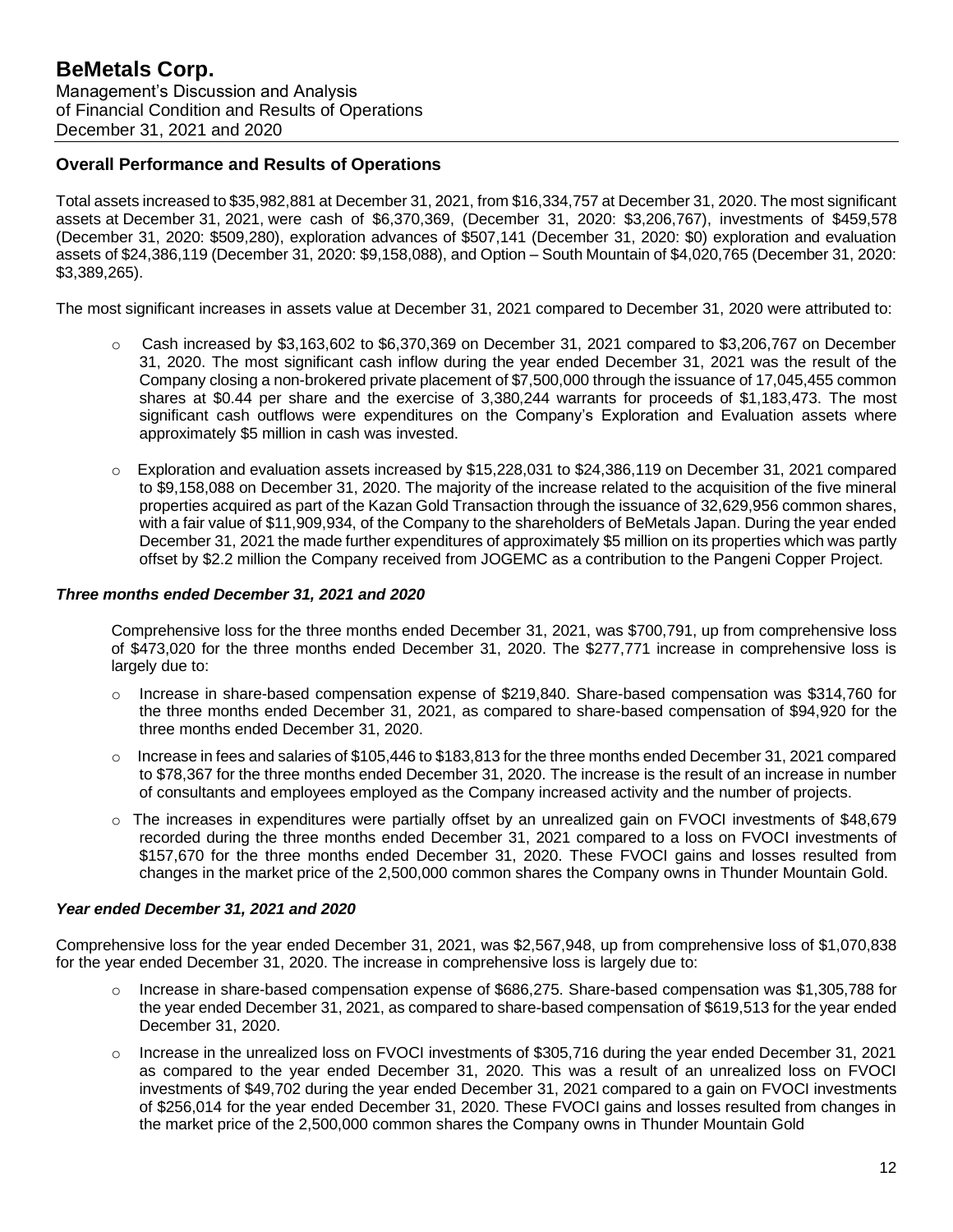- $\circ$  Increase in fees and salaries of \$329,654 to \$602,815 for the year ended December 31, 2021 compared to \$273,161 for the year ended December 31, 2020. The increase is the result of an increase in number of consultants and employees employed as the Company increased activity and the number of projects.
- $\circ$  Increase in marketing of \$88,282 to \$171,543 for the year ended December 31, 2021, compared to \$83,261 for the year ended December 31, 2020. The increase is a result of the Company attending more conferences and other marketing events as COVID restrictions are eased.
- $\circ$  Increase in office and administration of \$86,525 to \$180,890 for the year ended December 31, 2021 compared to \$94,365 for the year ended December 31, 2020. The increase is mostly attributed to additional office and administration expenses incurred in Japan subsequent to the Kazan Gold Transaction.
- $\circ$  The increases in expenditures were partially offset by a foreign exchange gain of \$90.726 during the year ended December 31, 2021 compared to a foreign exchange loss of \$16,071 during the year ended December 31, 2020. The foreign exchange gain during the year ended December 31, 2021 was a result of the Canadian Dollar appreciating against both the US dollar and the Japanese Yen during the year.

# **Liquidity and Capital Resources**

As at December 31, 2021, the Company had working capital of \$6,473,838 (December 31, 2020: working capital of \$3,196,596). The Company has incurred negative cash flows from operations of \$1,836,980 and recorded a loss of \$2,518,246 for the year ended December 31, 2021 (December 31, 2020: negative cash flows from operations of \$658,107 and loss of \$1,326,852, respectively), and has an accumulated deficit of \$8,458,967 as at December 31, 2021 (December 31, 2020: \$5,940,721). The Company does not currently have a source of revenue. On April 23, 2021, the Company closed a non-brokered private placement of \$7,500,000. The accompanying audited annual consolidated financial statements have been prepared on the basis of a going concern, which assumes that the Company will realize its assets and discharge its liabilities in the normal course of business. While the Company anticipates it has sufficient capital to meet its current obligations and planned activities for at least twelve months from December 31, 2021, the Company expects it will need to raise additional capital to carry out its long-term objectives. While the Company has been successful in the past in obtaining financing, there is no assurance that it will be able to obtain adequate financing in the future or that such financing will be on terms that are acceptable to the Company

## **Selected Annual Information**

|                                     |      | Year ended<br>December 31,<br>2021 |                | Year ended<br>December 31,<br>2020 |     | Year ended<br>December 31,<br>2019 |
|-------------------------------------|------|------------------------------------|----------------|------------------------------------|-----|------------------------------------|
| Total assets                        | S    | 35,982,881                         | \$             | 16,334,757                         | \$. | 10,894,168                         |
| Loss                                | \$   | (2,518,246)                        | \$             | (1,326,852)                        | \$  | (815, 967)                         |
| Comprehensive loss                  | \$   | (2, 567, 948)                      | \$             | (1,070,838)                        | \$  | (897,426)                          |
| Basic and diluted loss per share    | \$   | (0.02)                             | \$             | (0.01)                             | \$  | (0.01)                             |
| <b>Summary of Quarterly Results</b> | Q4   |                                    | Q <sub>3</sub> |                                    | Q2  | Q1                                 |
|                                     | 2021 |                                    | 2021           | 2021                               |     | 2021                               |

|                                           | 2021       | 2021       | 2021       | 2021       |
|-------------------------------------------|------------|------------|------------|------------|
| Revenue                                   | $\sim$     |            | ۰.<br>۰    |            |
| Loss                                      | (700, 791) | (666, 498) | (846, 866) | (255,412)  |
| Comprehensive gain (loss)                 | (749,470)  | (646, 011) | (928, 017) | (293, 129) |
| Basic and diluted income (loss) per share | (0.00)     | (0.00)     | (0.01)     | (0.00)     |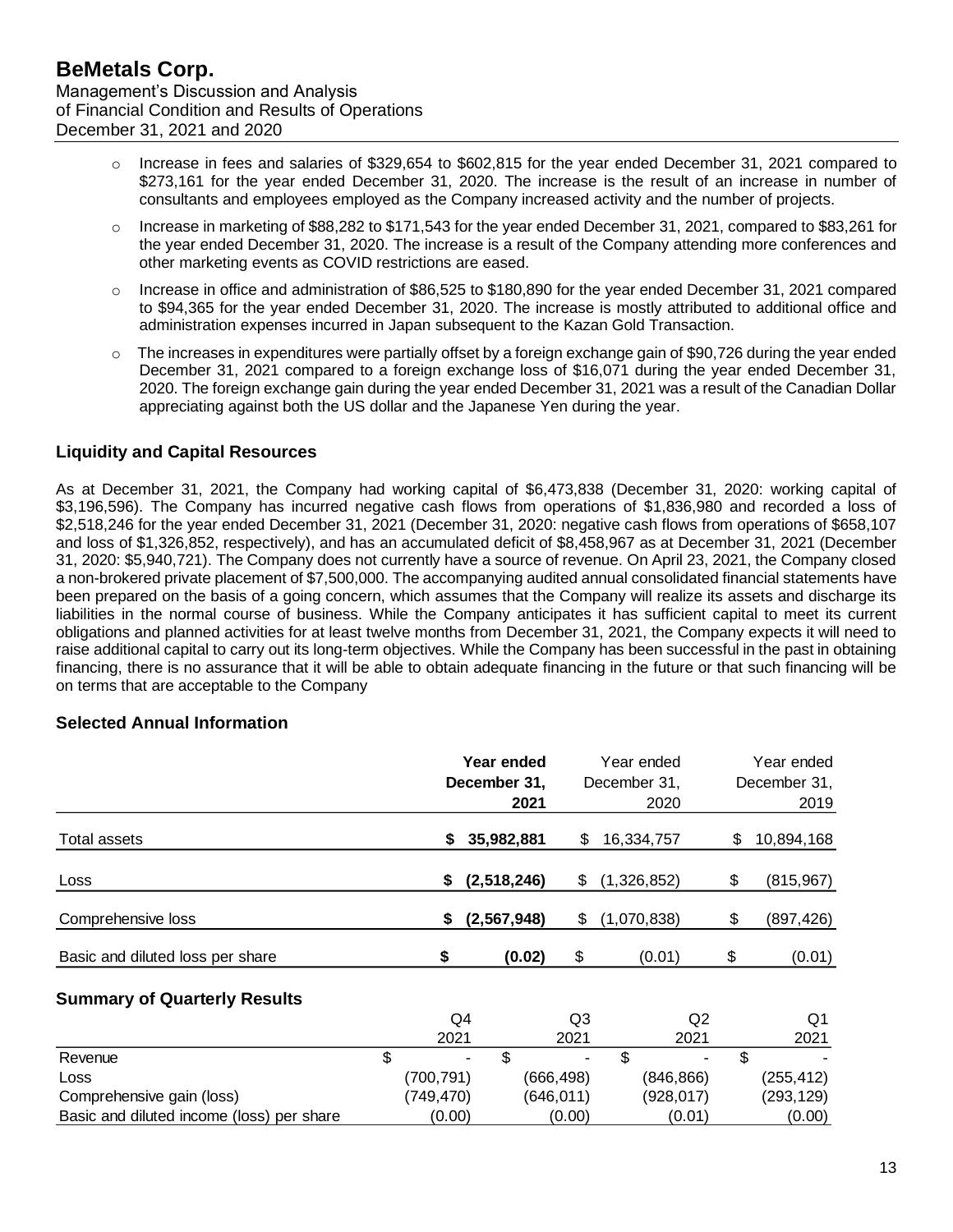Management's Discussion and Analysis of Financial Condition and Results of Operations December 31, 2021 and 2020

|                                           | Q4<br>2020 | Q3<br>2020 | Q2<br>2020               | Q1<br>2020 |
|-------------------------------------------|------------|------------|--------------------------|------------|
| Revenue                                   | ۰.         | ٠          | $\overline{\phantom{a}}$ |            |
| Loss                                      | (315, 350) | (311, 771) | (117, 791)               | (581, 940) |
| Comprehensive gain (loss)                 | (473,020)  | 74,953     | (174, 506)               | (498,265)  |
| Basic and diluted income (loss) per share | (0.00)     | 0.00       | (0.00)                   | (0.00)     |

The increase in comprehensive loss for Q1 2020 was primarily the result of share-based compensation. The increase in comprehensive gain for Q3 2020 was primarily the result of unrealized gain on FVOCI investments. The increase in comprehensive loss for Q4 2020 was primarily the result of share-based compensation. The increase in comprehensive loss for Q2 2021 was primarily the result of share-based compensation. The increase in comprehensive loss for Q3 2021and Q4, 2021 was the result of share-based compensation and increase in fees and salaries, partly arising from the Kazan acquisition.

# **Outstanding Share Data**

#### *Issued and fully paid common shares*

During the year ended December 31, 2021, the Company issued a total of 32,629,956 common shares to the shareholders of BeMetals Japan at a value of \$0.365 per share, pursuant to the Kazan Gold Transaction.

During the year ended December 31, 2021, the Company closed a private placement of \$7,500,000 through the issuance of 17,045,455 common shares to B2Gold.

During the year ended December 31, 2021, the Company issued 3,380,244 common shares pursuant to the exercise of warrants.

As at December 31, 2021 and the date of this report, there were 177,352,545 common shares issued and outstanding.

#### *Escrowed shares*

Certain shares are held in escrow pursuant to a December 2009 escrow agreement, as supplemented in July 2018. These escrowed shares were released in semi-annual tranches until July 2021.

As at December 31, 2021 and as at the date of this report there are no shares in escrow.

#### *Warrants*

During the year ended December 31, 2021, 3,380,244 warrants were exercised for proceeds of \$1,183,473.

As at December 31, 2021 and the date of this report, there were 1,076,006 warrants outstanding.

#### *Share options*

In June 2021, the Company granted an aggregate of 5,775,000 share options to officers, directors and consultants of the Company, exercisable at a price of \$0.425 per share until June 1, 2031, vesting over a period of two years.

In July 2021, the Company granted an aggregate of 750,000 share options to officers and consultants of the Company, exercisable at a price of \$0.425 per share until July 7, 2031, vesting over a period of two years.

In November 2021, the Company granted an aggregate of 675,000 share options to employees and consultants of the Company, exercisable at a price of \$0.27 per share until November 17, 2031, vesting over a period of two years.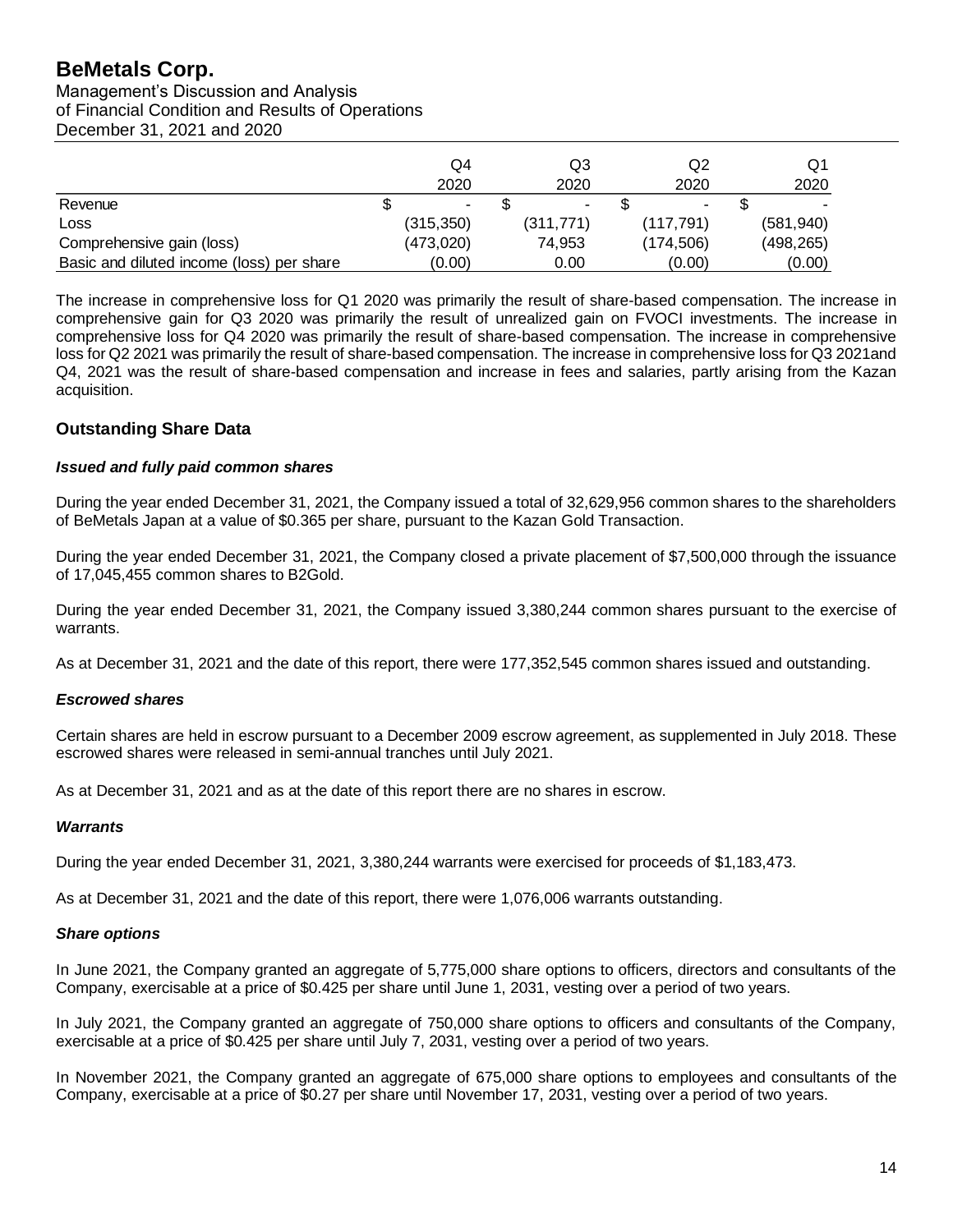As at December 31, 2021 there were 17,220,000 share options outstanding. As at the date of this report there are 17,186,666 options outstanding.

# **Related Party Transactions**

Key management personnel include those persons having authority and responsibility for planning, directing and controlling the activities of the Company as a whole. The Company has determined that key management personnel consist of members of the Company's Board of Directors and corporate officers.

During the year ended December 31, 2021, key management personnel compensation, including directors and officers, was comprised of \$1,508,686 (December 31, 2020: \$710,683), of which \$925,173 related to share-based compensation, \$454,817 related to fees and salaries and \$128,696 was capitalized to Exploration and evaluation assets (December 31, 2020: \$437,522, \$273,161 and \$nil, respectively).

Pursuant to the Kazan Gold Transaction, certain shareholders of BeMetals Japan, who were also shareholders or directors of BeMetals as well as directors or officers of B2Gold, received 0.2585 Company shares for every common share of BeMetals Japan they held; which was less favorable than the 0.5169 Company shares for every common share of BeMetals Japan received by other non-related BeMetals Japan shareholders. As a result, these shareholders who were also shareholders or directors of BeMetals as well as directors or officers of B2Gold, acquired 1,887,050 of the Company's shares as part of the Kazan Gold Transaction.

During the year ended December 31 2021, the Company closed a non-brokered private placement of \$7,500,000 through the issuance of 17,045,455 common shares at \$0.44 per share to senior gold producer and new strategic investor, B2Gold Corp. ("B2Gold") (Note 9). B2Gold, BeMetals Japan and Kazan are related parties of BeMetals by virtue of common key managerial persons. Following the transaction and private placement, B2Gold owns approximately 19% of the Company's outstanding shares. During the year ended December 31, 2021, the Company paid fees of \$194,756 to B2Gold that was capitalized to Exploration and evaluation assets.

As at December 31, 2021 amounts included in accounts payable and accrued liabilities due to related parties was \$59,368 (December 31, 2020 \$nil).

## **Outlook**

BeMetals is currently advancing the exploration and development of its portfolio of precious and base metals projects in Japan, the U.S.A., and Zambia. These activities include the initial exploration fieldwork at the recently acquired portfolio of gold projects in Japan, completing a preliminary economic assessment at its high-grade South Mountain Polymetallic Project in Idaho, and progressing further exploration at the Pangeni Copper Project in Zambia.

Due to various global travel restrictions and business closures caused by the ongoing COVID-19 pandemic, the Company expects periodic delays with its exploration work as well as the timing to receive drilling results. The Company has experienced teams in each region with exploration operations and is doing its best to mitigate such delays. BeMetals is also continuing to take certain precautions in each country of its operations to keep our work teams safe and healthy, and to reduce the spread of COVID-19. In addition, BeMetals is complying with various in-country guidelines and has implemented standard operating procedures designed to provide precautionary measures to ensure the safety of its employees and contractors.

In Japan, management is preparing an exploration program for its Kazan Gold Project, however until very recently the country was closed to foreign nationals from entering the country. Such travel restrictions are now easing and the Company commenced drilling in Japan in early April 2022. The Company is now using a new more powerful drilling rig and associated equipment that had previously been shipped to the Kato Prospect site with the Company's current expectation being that drill results will be available towards the end of the second quarter or start of the third quarter of 2022. The Company will continue to undertake reconnaissance exploration work on its properties, to generate and improve the definition of new drill targets in Japan.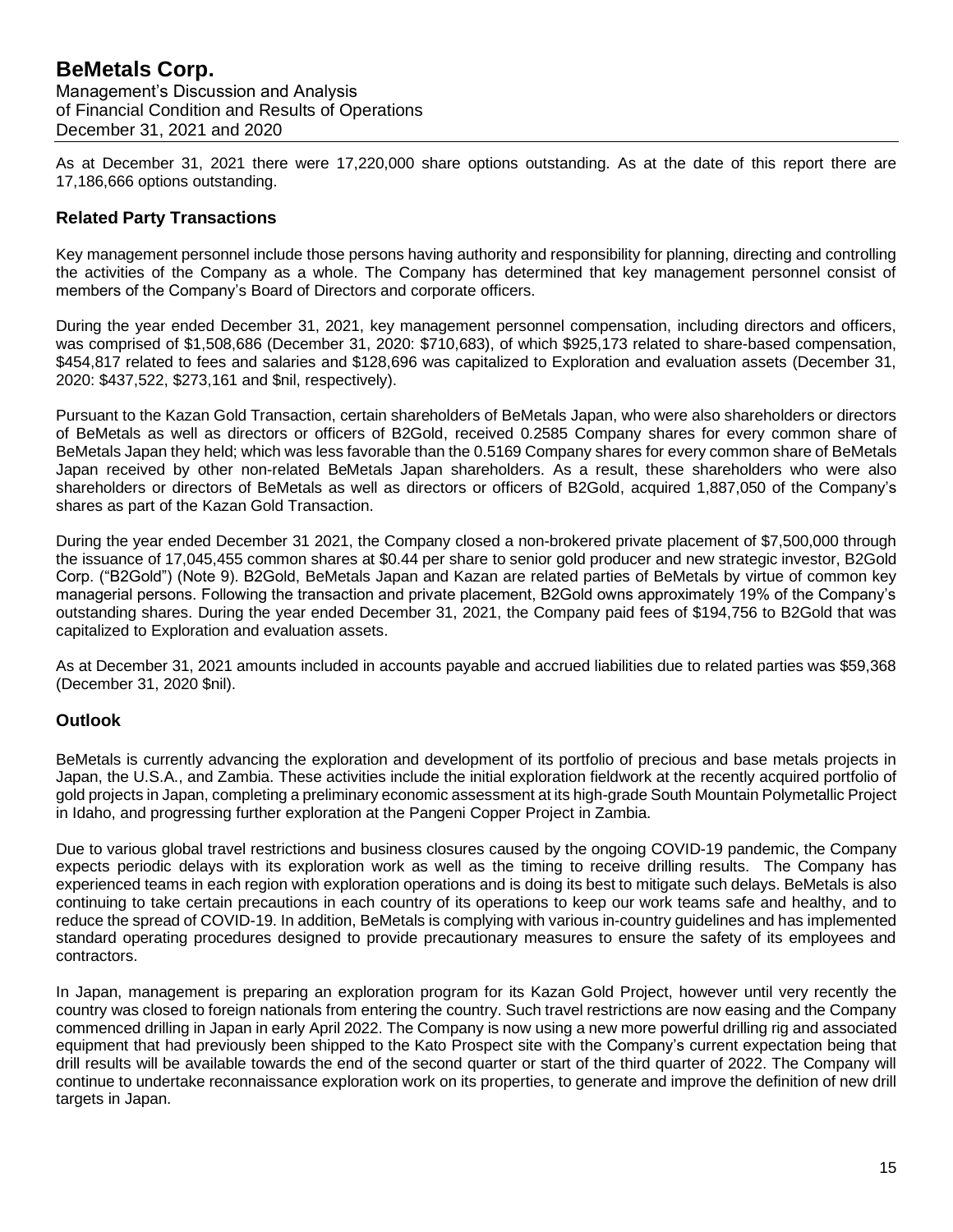At the South Mountain Project, the team has commenced a 7,000 feet surface drilling program to further test the down depth extent of mineralization at the DMEA Zone with the objective to significantly expand the scale of the current Mineral Resource Estimate ("MRE") at South Mountain. The DMEA Zone is the largest known body of mineralization on the property, containing the majority of tonnage in the current MRE, and the mineralized zone remains open at depth. Due to winter conditions at South Mountain the remaining drilling will be completed in the Summer of 2022.

At the Pangeni Copper Project, the Company plans to commence a new phase of exploratory phase of drilling in mid 2022 to follow-up on the substantial aircore and core drilling programs completed in 2021. Last year's programs helped to vector and expand high-grade copper mineralization at the D-Prospect as well as testing at the F4 and Q3 targets. BeMetals is working with its partners JOGMEC, Copper Cross Zambia Limited, and Pangeni Mineral Resources Limited to execute this year's exploration programs.

BeMetals' overall objective is to become a leading precious and base metals producer through the acquisition of quality exploration, development and production stage projects. This strategy is directed by the Board, key members of which have an extensive, proven track record in delivering considerable value in the mining sector through the discovery and building of mines. The Board, its advisors, and senior management also provide outstanding deal flow of project opportunities to the Company based upon an extensive international minerals business network of contacts.

# **Critical Accounting Policies and Estimates**

The Company has prepared the accompanying financial statements in accordance with IFRS. Significant accounting policies are described in Note 3 of the Company's financial statements as at and for the year ended December 31, 2021, except for newly adopted accounting policies as noted below, if any.

The preparation of financial statements in conformity with IFRS requires management to make estimates and assumptions that affect the reported amounts of assets and liabilities and disclosure of contingent assets and liabilities at the date of the financial statements and the reported amounts of expenses during the reporting period. Actual outcomes could differ from these estimates.

## **Financial Instruments and Financial Risk Management**

## *Financial Instruments*

Cash, deposits, amounts receivable, and trade and other payables are held at amortized cost which approximates fair value due to the short-term nature of these instruments. Common shares of publicly traded companies included in investments are classified as FVOCI. The South Mountain Option is classified as fair value through profit or loss.

## *Financial Risk Management*

The Company is exposed in varying degrees to a variety of financial instrument related risks. The type of risk exposure and the way in which such exposure is managed is provided as follows:

#### **Credit risk**

Credit risk arises from the potential for non-performance by counterparties of contractual financial obligations. The Company's exposure to credit risk is on its cash and amounts receivable. The Company reduces its credit risk by maintaining its bank accounts at a large international financial institution. The maximum exposure to credit risk is equal to the carrying value of these financial assets.

## **Liquidity risk**

Liquidity risk is the risk that the Company will not be able to meet its financial obligations as they fall due. The Company has a planning and budgeting process in place to help determine the funds required to support the Company's normal operating requirements on an ongoing basis. The Company attempts to ensure there is sufficient access to funds to meet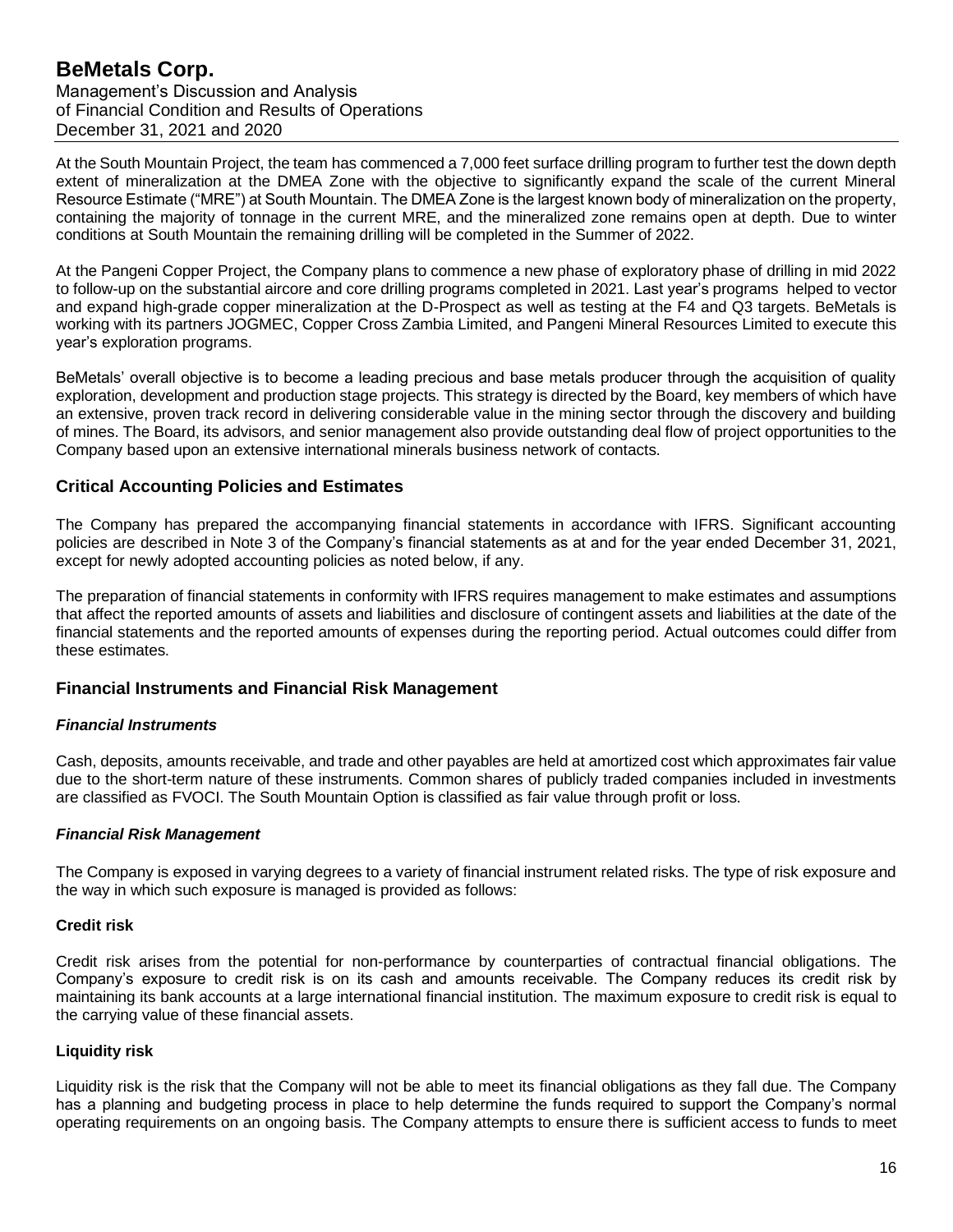on-going business requirements, taking into account its current cash position and potential funding sources. As at December 31, 2021, the Company had current liabilities of \$135,440 and working capital of \$6,473,838.

The Company also has commitments or option payments arising in 2022 and 2023 related to the South Mountain Project and the Pangeni Copper Project as outlined earlier in this report.

#### **Foreign currency risk**

Foreign currency risk is the risk that the fair values of future cash flows of a financial instrument will fluctuate because they are denominated in currencies that differ from the Company's functional currency. The Company's reporting currency is the Canadian dollar and major purchases are transacted in Canadian and US dollars and the Japanese Yen. A portion of the Company's exploration and evaluation expenditures are incurred in Zambia, but are predominantly transacted in US dollars. The Company maintains Canadian dollar and US dollar bank accounts in Canada and Japanese Yen ("¥") bank accounts in Japan. The Company is subject to gains and losses from fluctuations in the US dollar and the Yen against the Canadian dollar. The Company held a net monetary asset position of \$1,809,282 in US dollars and \$191,316 in Japanese Yen as of December 31, 2021, with the effect on profit or loss before tax of a 10% fluctuation to the CAD dollar being \$200,499.

#### **Interest rate risk**

Interest rate risk is the risk that the fair value of future cash flows of a financial instrument will fluctuate because of changes in market interest rates. The Company's exposure to interest rate risk relates to its ability to earn interest income on cash balances at variable rates. Changes in short term interest rates will not have a significant effect on the fair value of the Company's cash account.

#### **Price risk**

The Company's ability to raise capital to fund exploration or development activities is subject to risk associated with fluctuations in the market prices of base and precious metals including copper, zinc, silver, gold, and lead, and the outlook for these metals. The Company does not have any hedging or other derivative contracts respecting its operations. In addition, the Company's investments which are comprised of publicly traded equity securities are subject to price risk.

Market prices for metals historically have fluctuated widely and are affected by numerous factors outside of the Company's control, including, but not limited to, levels of worldwide production, short-term changes in supply and demand, industrial and retail demand, central bank lending, and forward sales by producers and speculators. The Company has elected not to actively manage its commodity price risk, as the nature of the Company's business is in exploration.

Equity price risk is defined as the potential adverse impact on the Company's earnings due to movements in individual equity prices or general movements in the level of the stock market. The Company closely monitors individual equity movements, and the stock market to determine the appropriate course of action to be taken by the Company.

The Company is exposed to price risk with respect to its investment in Thunder Mountain, which trades on the OTCQB under the symbol 'THMG'.

## **Risks and Uncertainties**

The risk factors described below summarize and supplement the risk factors contained in the Company's filing statement dated July 18, 2018, (the "Filing Statement") and available on SEDAR a[t www.sedar.com,](http://www.sedar.com/) and should be read in conjunction with the more detailed risk factors outlined in the Filing Statement:

The Company is engaged in the acquisition and exploration of natural resource properties, an inherently risky business, and there is no assurance that economically recoverable resources will ever be discovered and subsequently put into production. Most exploration projects do not result in the discovery of economically recoverable resources.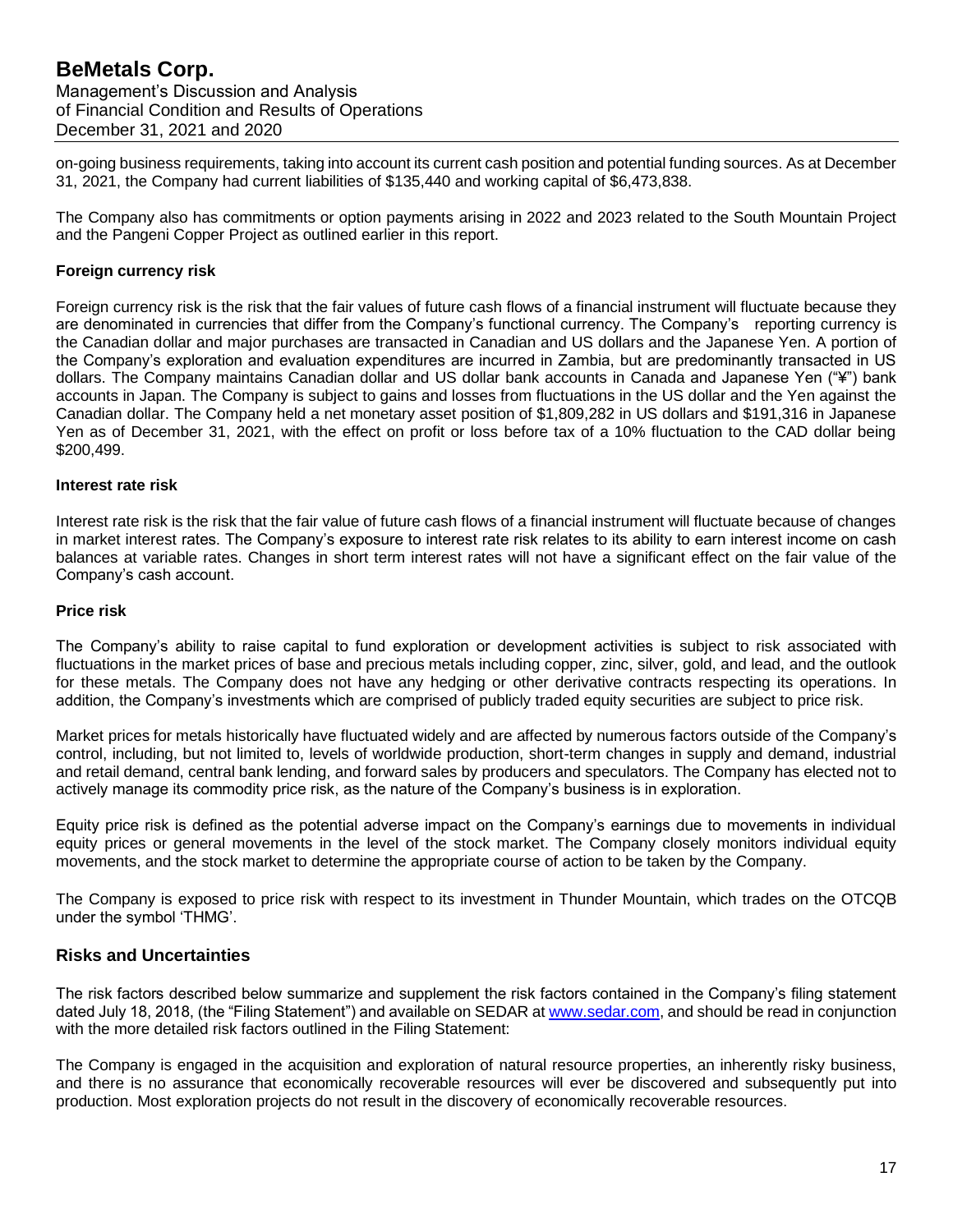Exploration activities require large amounts of capital. There is a risk that during the current difficult economic situation the Company will not be able to raise sufficient funds to finance its projects to a successful development and production stage. While the Company's management and technical team carefully evaluate all potential projects prior to committing the Company's participation and funds, there is a high degree of risk that the Company's exploration efforts will not result in discovering economically recoverable resources. The Company depends on the business and technical expertise of its management team and there is little possibility that this dependence will decrease in the near term.

There is no guarantee that the Company will exercise its option pursuant to the Pangeni Agreement and/or South Mountain Agreement. The completion and exercise of one or both of those options is affected by the success of the Company's exploration efforts and is contingent upon certain conditions precedent as well as the price of metals which are affected by numerous factors including inflation, investor speculative activities, relative exchange rate of the U.S. dollar to other currencies, global and regional demand and production, global and regional political and economic conditions, and production costs in major producing regions. These factors are beyond the Company's control and are impossible to predict.

#### *New diseases and epidemics (such as COVID-19) may adversely impact the Company's business*

In March 2020, the World Health Organization declared a global pandemic related to the novel coronavirus (COVID-19). The expected impact and extent of the spread of COVID-19, and the duration and intensity of resulting global business disruption and related financial and social impact, are uncertain, and such adverse effects could be material. The mineral exploration sector is expected to be impacted as many local and regional governments have issued public health orders in response to COVID-19, including restricting the movement of people, which could impact the Company's ability to access its properties and undertake exploration programs in the anticipated timeframes.

The actual and threatened spread of COVID-19 globally could adversely affect global economies and financial markets resulting in a prolonged economic downturn and a decline in commodity prices and the value of the Company's share price. The extent to which COVID-19 (or any other disease, epidemic or pandemic) impacts business activity or financial results, and the duration of any such negative impact, will depend on future developments, which are highly uncertain and cannot be predicted, including new information which may emerge concerning COVID-19 and the actions required to contain or treat its impact, among others.

## **Off-Balance Sheet Arrangements**

The Company does not have any off-balance sheet arrangements.

# **Proposed Transactions**

The Company does not have any proposed transactions as at December 31, 2021 other than as disclosed elsewhere in this document.

## **Management's Report on Internal Control over Financial Reporting**

In connection with National Instrument ("NI") 52-109 (Certification of Disclosure in Issuer's Annual and Interim Filings) adopted in December 2008 by each of the securities commissions across Canada, the Chief Executive Officer and Chief Financial Officer of the Company will file a Venture Issuer Basic Certificate with respect to the financial information contained in the unaudited condensed interim consolidated financial statements and the audited annual consolidated financial statements and respective accompanying Management's Discussion and Analysis. The Venture Issuer Basic Certification does not include representations relating to the establishment and maintenance of disclosure controls and procedures and internal control over financial reporting, as defined in NI 52-109.

Additional information relating to the Company is available on SEDAR at [www.sedar.com.](http://www.sedar.com/)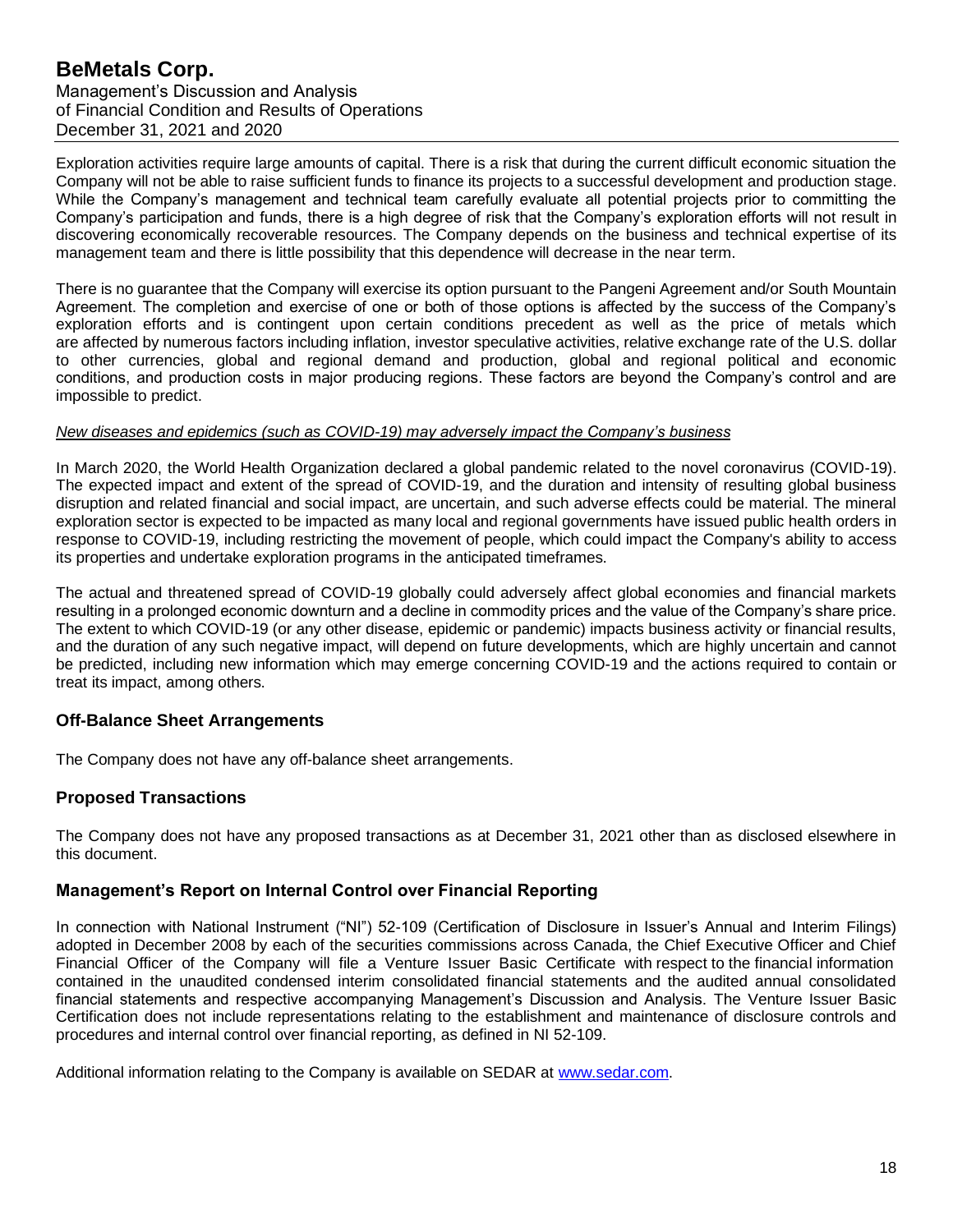## **Qualified Person**

The technical information included in this MD&A has been reviewed and approved by John Wilton, CGeol FGS, the Company's CEO and President and a "Qualified Person" as defined by National Instrument 43-101 standards.

### **Caution Regarding Forward Looking Information**

This Management Discussion and Analysis may contain certain "forward-looking statements" within the meaning of Canadian securities legislation. Forward-looking statements are statements that are not historical facts; they involve predictions, expectations, beliefs, plans, projections, objectives, assumptions or future events or performance and are generally, but not always, identified by the words "expects", "plans", "anticipates", "believes", "intends", "estimates", "projects", "aims", "potential", "goal", "objective", "prospective", and similar expressions, or that events or conditions "will", "would", "may", "can", "could" or "should" occur. Forward-looking statements are based on the beliefs, estimates and opinions of the Company's management on the date the statements are made and they include a number of known and unknown risks and uncertainties and other factors. Consequently, there can be no assurances that such statements will prove to be accurate and actual results and future events could differ materially from those anticipated in such statements.

The following table outlines certain significant forward-looking statements contained in this MD&A and provides the material assumptions used to develop such forward-looking statements and material risk factors that could cause actual results to differ materially from the forward-looking statement:

| <b>Forward</b>                                                                                                                                                | <b>Assumptions</b>                                                                                                                                                                                                                                                                                                                                                                                                                                                                                                                                                                                                                                                                                                                                                                                                                       | <b>Risk Factors</b>                                                                                                                                                                                                                                                                                                                                                                                                                                                                                                                                                                                                                                                                        |
|---------------------------------------------------------------------------------------------------------------------------------------------------------------|------------------------------------------------------------------------------------------------------------------------------------------------------------------------------------------------------------------------------------------------------------------------------------------------------------------------------------------------------------------------------------------------------------------------------------------------------------------------------------------------------------------------------------------------------------------------------------------------------------------------------------------------------------------------------------------------------------------------------------------------------------------------------------------------------------------------------------------|--------------------------------------------------------------------------------------------------------------------------------------------------------------------------------------------------------------------------------------------------------------------------------------------------------------------------------------------------------------------------------------------------------------------------------------------------------------------------------------------------------------------------------------------------------------------------------------------------------------------------------------------------------------------------------------------|
| looking<br>information                                                                                                                                        |                                                                                                                                                                                                                                                                                                                                                                                                                                                                                                                                                                                                                                                                                                                                                                                                                                          |                                                                                                                                                                                                                                                                                                                                                                                                                                                                                                                                                                                                                                                                                            |
| The Company's<br>anticipated<br>plans, costs,<br>timing and<br>capital for future<br>development of<br>the Company's<br>mineral<br>exploration<br>properties. | Financing will be available for future exploration and<br>development of the Company's properties; the<br>actual results of the Company's exploration and<br>development activities will be favourable;<br>exploration and development costs will not exceed<br>the Company's expectations; the Company will be<br>able to retain and attract skilled staff, all requisite<br>regulatory and governmental approvals for<br>exploration projects and other operations will be<br>received on a timely basis upon terms acceptable to<br>the Company, and applicable political and<br>economic conditions are favourable to the<br>Company; the price of precious and base metals<br>and applicable interest and exchange rates will be<br>favourable to the Company; no title disputes exist<br>with respect to the Company's properties. | Precious and base metals price volatility;<br>uncertainties involved in interpreting<br>geological data and confirming title to<br>acquired properties; the possibility that<br>future exploration results will not be<br>consistent with the Company's<br>expectations; availability of financing for<br>and actual results of the Company's<br>exploration and development activities;<br>increases in costs; environmental<br>compliance and changes in environmental<br>and other local legislation and regulation;<br>interest rate and exchange rate<br>fluctuations; changes in economic and<br>political conditions; the Company's ability to<br>retain and attract skilled staff. |
| The Company's<br>ability to carry<br>out anticipated<br>exploration on<br>its mineral<br>exploration<br>properties.                                           | The operating and exploration activities of the<br>Company for the next twelve months and the costs<br>associated therewith, will be consistent with the<br>Company's current expectations; debt and equity<br>markets, exchange and interest rates and other<br>applicable economic conditions are favourable to<br>the Company.                                                                                                                                                                                                                                                                                                                                                                                                                                                                                                        | Changes in debt and equity markets; timing<br>and availability of external financing on<br>acceptable terms; increases in costs;<br>environmental compliance and changes in<br>environmental and other local legislation<br>and regulation; interest rate and exchange<br>rate fluctuations; changes in economic<br>conditions.                                                                                                                                                                                                                                                                                                                                                            |